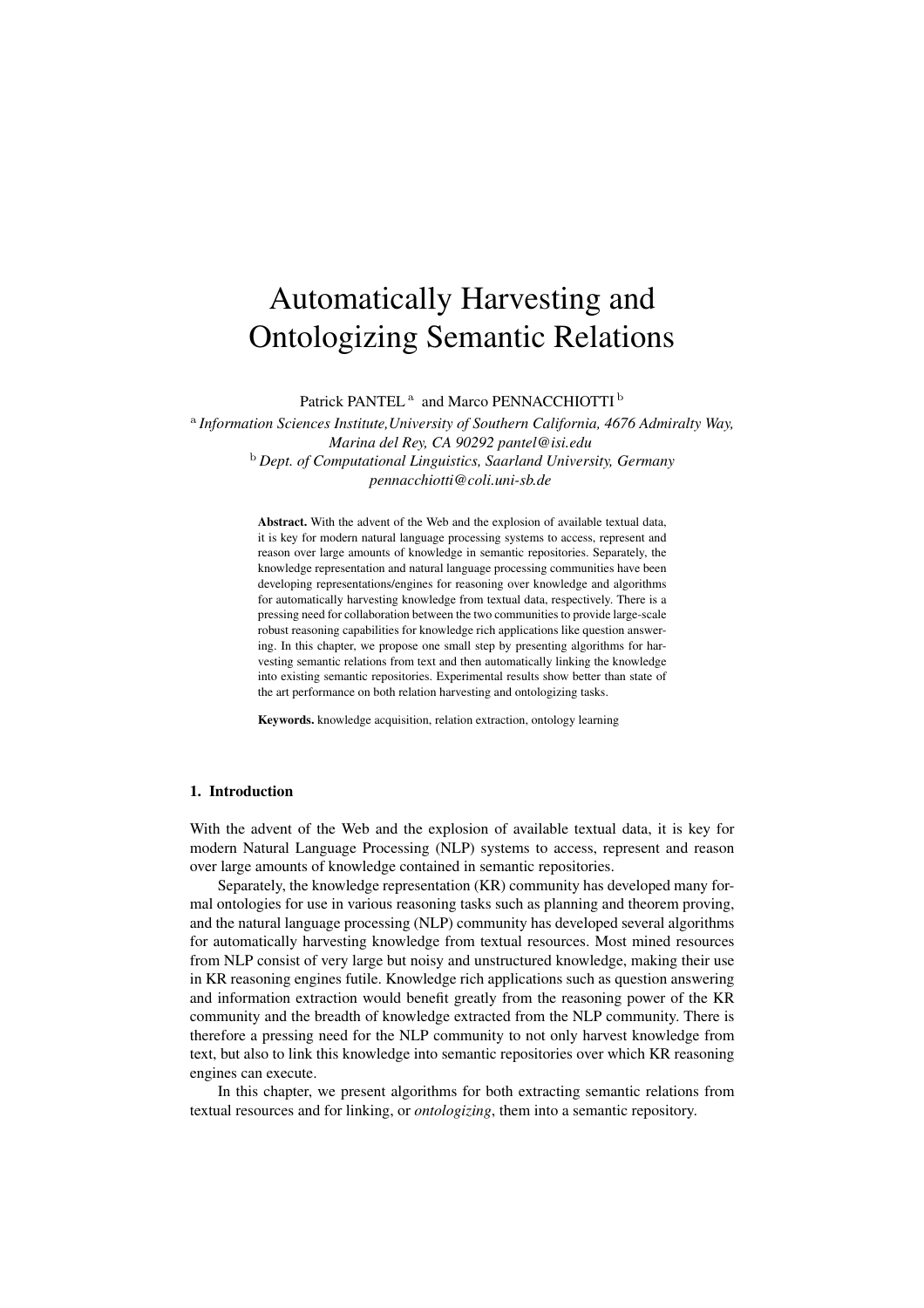# *1.1. Exploiting Knowledge Resources*

Recent attention to knowledge-rich problems such as question answering [1] and textual entailment [2] has encouraged natural language processing researchers to develop algorithms for automatically harvesting semantic resources. With seemingly endless amounts of textual data at our disposal, we have a tremendous opportunity to automatically grow semantic term banks and ontological resources.

Knowledge resources can be mainly divided in two types: *textual resources* and *structured resources*. *Textual resources* include linguistic text collections, ranging from large generic repositories such as the Web to specific domain texts such as collections of texts or books on specific subjects. These repositories contain a large and ever growing amount of information expressed *implicitly* in natural language texts. These resources greatly vary in size, from the terabytes of data on the Web to the kilobytes of textual material in electronic books. Structured resources consist of repositories in which knowledge is *explicit* and organized in lists or graphs of entities. In contrast with textual resources, structured resources are used to explicitly represent domain and generic knowledge, making their inherent knowledge directly usable in applications. *Structured resources* vary largely on their degree of internal structuring, and can be accordingly divided in two different classes: *semantic repositories* and *lexical resources*. The first class is formed by highly structured resources that usually organize knowledge at a *conceptual* level (e.g., concepts, relations among concepts, situation types) or at a *sense* level (word senses and relations among senses). Ontologies such as Mikrokosmos [3,4], DOLCE [5] and SUMO [6], and situation repositories such as FrameNet [7] are good examples of the former, while WordNet [8] is an example of the latter. *Lexical resources* are less structured resources such as thesauri, lists of facts, lexical relation instances, lists of paraphrases, and other flat lists of lexical objects. These resources usually organize knowledge at a pure *lexical* level, and are in most cases built by using automatic or semi-automatic techniques.

Two main issues must be addressed in order to use knowledge resources in applications: extract the implicit knowledge in textual resources (*knowledge harvesting*), and make the knowledge of both textual and structured resource usable (*knowledge exploitation*).

Regarding *knowledge harvesting*, harvesting algorithms are used to analyze textual repositories and extract knowledge in the form of lexical resources. NLP researchers have developed many algorithms for mining knowledge from text and the Web, including facts [9], semantic lexicons [10], concept lists [11], and word similarity lists [12]. Many recent efforts have also focused on extracting binary semantic relations between entities, such as entailments [13], *is-a* [14], *part-of* [15], and other relations. Relational knowledge is in fact crucial in many applications. Unfortunately, most relation extraction algorithms suffer from many limitations. First, they require a high degree of supervision. Secondly, they are usually limited in breadth (they cannot be easily applied to different corpus sizes and domains) and generality (they can harvest only specific types of relations).

So far, little attention has been spent on the issue of *knowledge exploitation*. As Bos [16] outlined, whilst lexical resources are potentially useful, their successful use in applications has been very limited due to a variety of problems. For example, question answering (QA) systems based on logical proving could in theory improve their performance by simply exploring knowledge in lexical resources which have been acquired in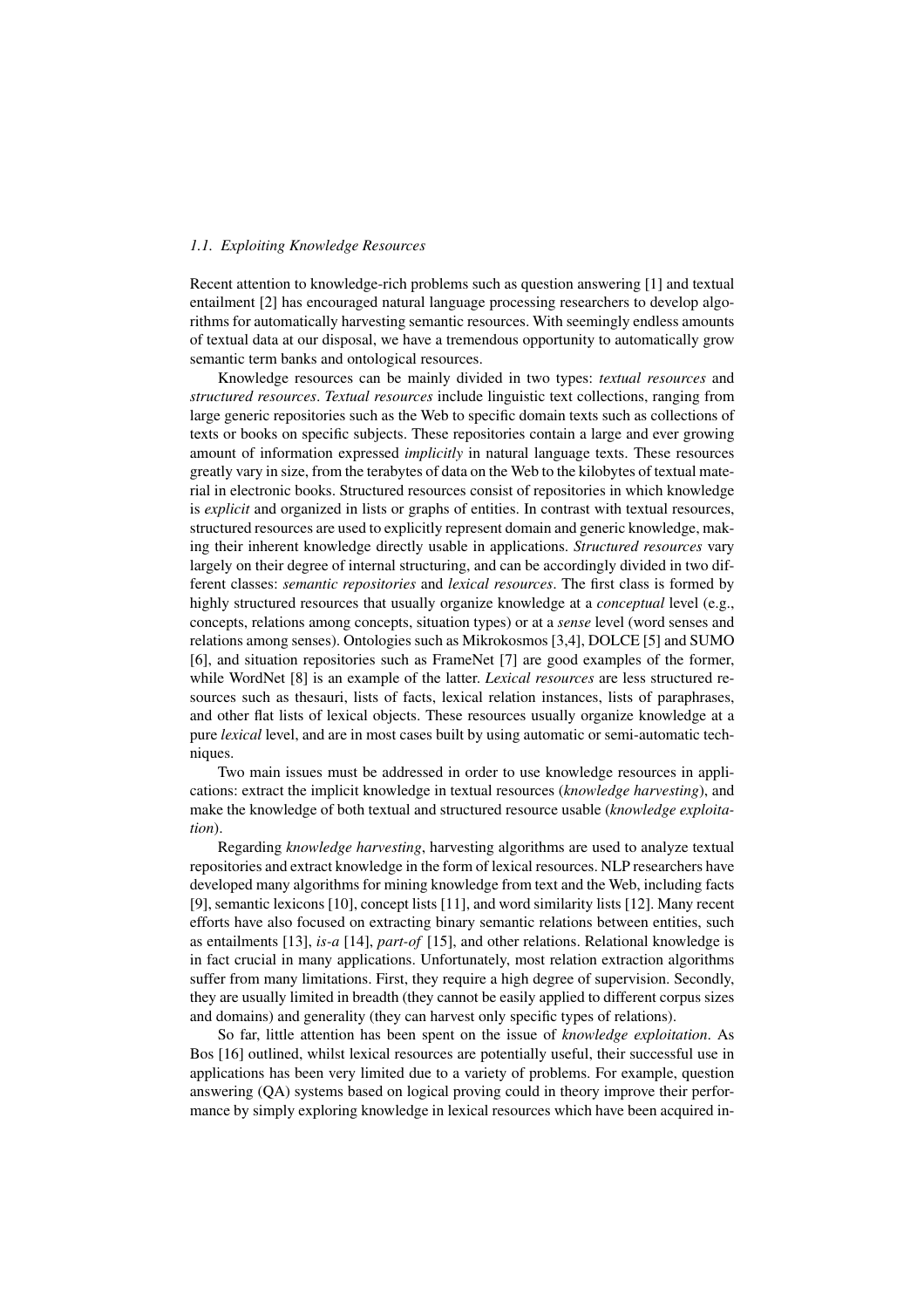dipendently and semantic repositories. For instance, suppose a QA system must answer the following question:

# *"When did James Dean die?"*

Suppose the system could rely on a lexical resource formed by a list of entailment rules. The lexical resource could contain the entailment  $kill(X, Y) \rightarrow die(Y)$ . The system could then answer *"1955"*, by examining the Web and finding the snippet *"In 1955, actor James Dean was killed in a two-car collision near Cholame, Calif"*.

Consider the following question:

*"Who was Horus' father?"*

A system could answer *"Osiris"* from the snippet *"It also hosted statues of Amon's wife, Mut, the goddess Isis, her husband, Osiris, and their son Horus"*, by using a generic world knowledge ontology containing the fact:

$$
\forall x (husband(x) \rightarrow male(x))
$$
  

$$
\forall x \forall y (son(x) \land of(x, y) \land male(y) \rightarrow father(y) \land of(y, x))
$$

The main reasons that limit the exploitation of existing resources stem from the nature of semantic repositories and lexical resources. Although rich in structure and precision, semantic repositories are difficult to use since they are built by hand and are therefore limited in size and scope. In contrast, lexical resources represent a very large amount of knowledge, but they suffer from low precision and structure.

# *1.2. Harvesting and Ontologizing Knowledge Desiderata*

In order to leverage knowledge resources in NLP applications, it is necessary to improve knowledge harvesting algorithms and to integrate the different types of resources in a coherent framework (e.g., a semantic repository such as an ontology or term bank). An ideal framework for knowledge harvesting and exploitation should then guarantee the following desired properties:

- *Generality*. Knowledge harvesting should be able to extract as many relation types as possible.
- *Minimal supervision*. Knowledge harvesting should be carried out using little or no human intervention.
- *Breadth*. Harvesting algorithms should be adaptable to different corpus sizes, in order to successfully extract knowledge from both large textual resources such as the Web and small ones.
- *Precision*. Harvested knowledge must be precise. As lexical resources are usually very noisy, they can be made more precise by both improving the harvesting algorithms and by filtering erroneous information during the linking process to a semantic repository.
- *Domain knowledge coverage*. Harvested knowledge must cover all the domain knowledge.
- *Closeness to language*. As applications work on linguistic expressions, it is crucial to map conceptual/sense knowledge to language. This can be achieved by linking concepts/senses and relations in a semantic repository to terms and term relations in a lexical resource.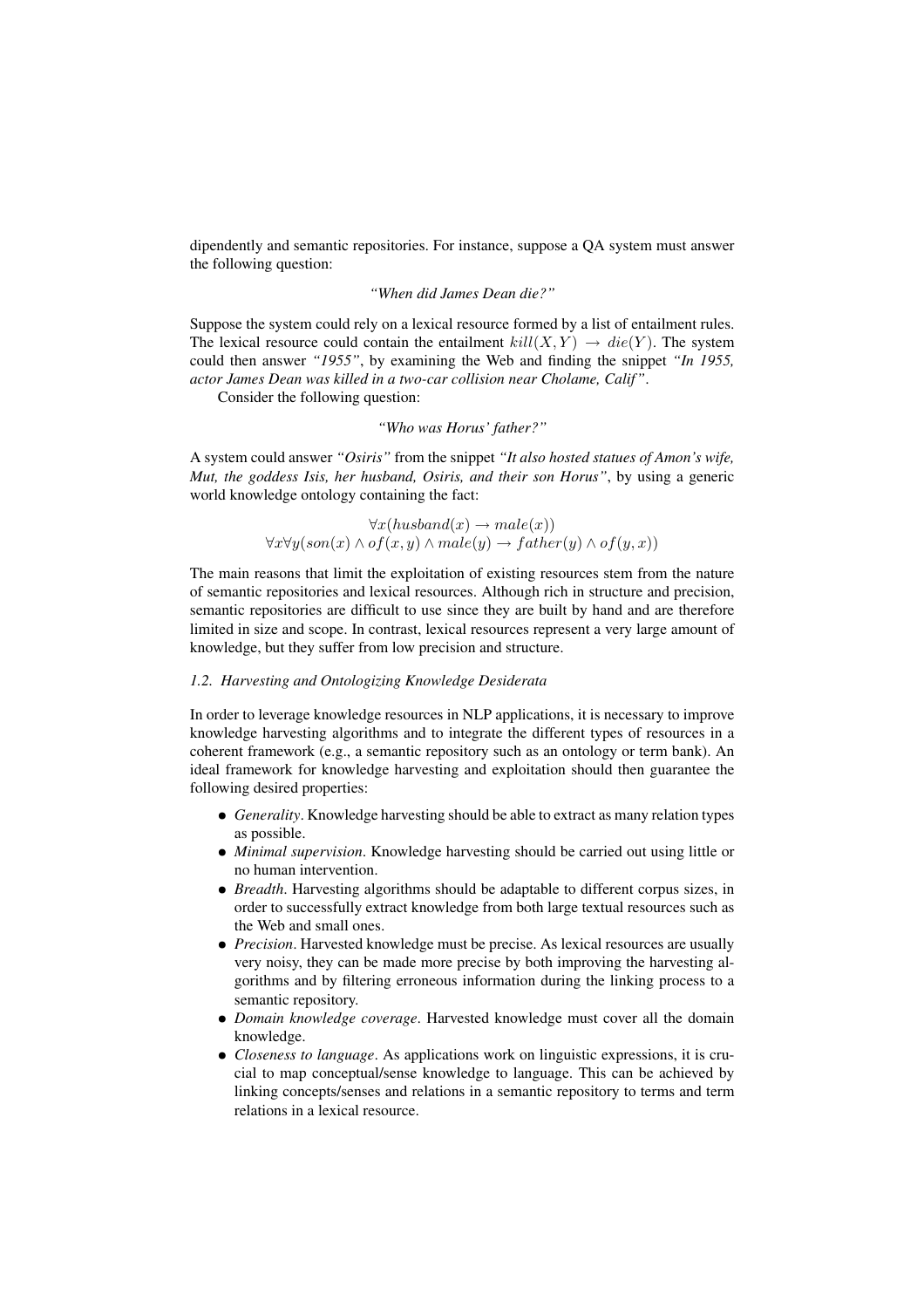• *Structure*. The structure of a semantic repository is a key aspect to expand the lexical knowledge embedded in lexical resources and make them usable in applications. For example a simple list of *part-of* relation instances can be expanded by using generalizations or synonymy information enclosed in a semantic repository such a WordNet.

# *1.3. Harvesting and Ontologizing Knowledge in Practice*

In this chapter, we present a pipeline of two systems which form a complete and coherent framework for knowledge harvesting and exploitation, by addressing the above mentioned desired properties. In particular, our systems aim at addressing the issue of extracting and ontologizing *relational knowledge*, which is an important component of many NLP applications, as outlined in Section 1.1. The first of these two systems is called *Espresso* and is described in Section 3. *Espresso* is a general-purpose, broad, and accurate corpus harvesting algorithm requiring minimal supervision. The main algorithmic contribution is a novel method for exploiting *generic patterns*, which are broad coverage noisy extraction patterns - i.e., patterns with high recall and low precision. Insofar, difficulties in using these patterns have been a major impediment for minimally supervised algorithms resulting in either very low precision or very low recall. We propose a method to automatically detect generic patterns and to separate their correct and incorrect instances. The key intuition behind the algorithm is that given a set of *reliable* (high precision) patterns on a corpus, correct instances of a generic pattern will fire more with reliable patterns on a very large corpus, like the Web, than incorrect ones. Previous work like Girju et Al. [15] that has made use of generic patterns through filtering has shown both high precision and high recall, at the expensive cost of much manual semantic annotation. Minimally supervised algorithms, like [17,18], typically ignore generic patterns since system precision dramatically decreases from the introduced noise and bootstrapping quickly spins out of control.

Secondly, is Section 4, we propose a system which adopts two alternative algorithms for ontologizing binary semantic relations into WordNet. Formally, given an instance  $(x, r, y)$  of a binary relation r between terms x and y, the ontologizing task is to identify the WordNet senses of x and y where r holds. For example, the instance *(proton, PART-OF, element)* ontologizes into WordNet as *(proton#1, PART-OF, element#2)*. The first algorithm that we explore, called the *anchoring approach*, was suggested as a promising avenue of future work by Pantel [19]. This bottom up algorithm is based on the intuition that  $x$  can be disambiguated by retrieving the set of terms that occur in the same relation  $r$  with  $y$  and then finding the senses of  $x$  that are most similar to this set. The assumption is that terms occurring in the same relation will tend to have similar meaning. We here propose a measure of similarity to capture this intuition. In contrast to anchoring, our second algorithm, called the *clustering approach*, takes a top-down view. Given a relation r, suppose that we are given every conceptual instance of r, i.e., instances of r in the upper ontology like *(particles#1, PART-OF, substances#1)*. An instance  $(x, r, y)$  can then be ontologized easily by finding the senses of  $x$  and  $y$  that are subsumed by ancestors linked by a conceptual instance of r. For example, the instance *(proton, PART-OF, element)* ontologizes to *(proton#1, PART-OF, element#2)* since proton#1 is subsumed by *particles* and *element#2* is subsumed by *substances*. The problem then is to automatically infer the set of conceptual instances. For this purpose, we develop a clustering al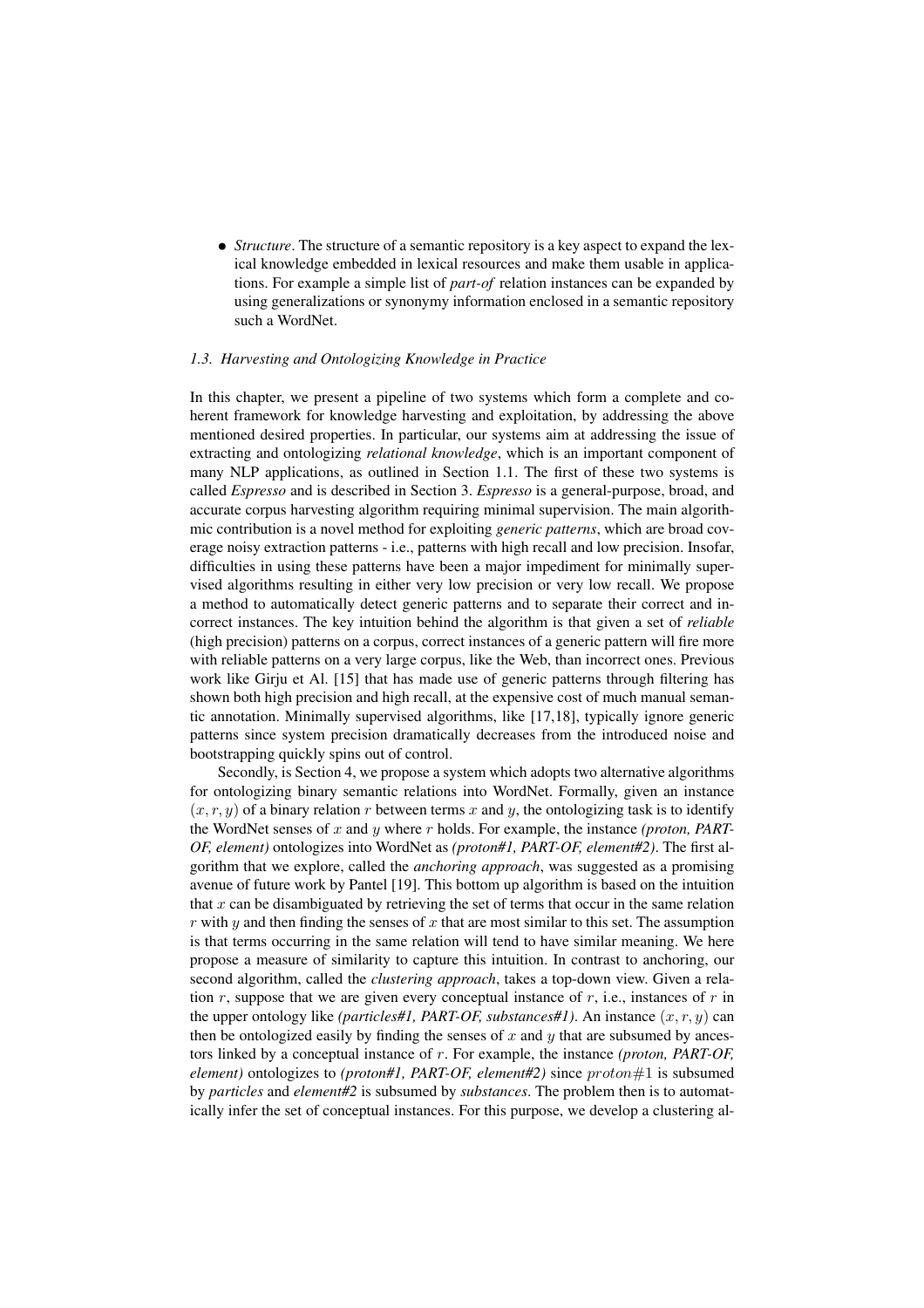gorithm for generalizing a set of relation instances to conceptual instances by looking up the WordNet hypernymy hierarchy for common ancestors, as specific as possible, that subsume as many instances as possible. An instance is then attached to those senses that are subsumed by the highest scoring conceptual instances.

In Section 5 we report a complete experimental analysis of both systems. Experimental evidence demonstrates that our two systems are successful in harvesting and ontologizing relational knowledge by outperforming similar state of the art approaches.

## 2. Relevant Work

In this section, we review previous work in both relational knowledge harvesting and ontologizing.

# *2.1. Relational Knowledge Harvesting*

To date, most research on relation harvesting has focused on *is-a* and *part-of*. Approaches fall into two categories: pattern- and clustering-based.

Most common are *pattern-based approaches*. Hearst [17] pioneered using patterns to extract hyponym (*is-a*) relations. Manually building three lexico-syntactic patterns, Hearst sketched a bootstrapping algorithm to learn more patterns from instances, which has served as the model for most subsequent pattern-based algorithms.

Berland and Charniank [20] proposed a system for *part-of* relation extraction, based on the Hearst [17] approach. Seed instances are used to infer linguistic patterns that are used to extract new instances. While this study introduces statistical measures to evaluate instance quality, it remains vulnerable to data sparseness and has the limitation of considering only one-word terms.

Improving upon Berland and Charniank [20], Girju et Al. [15] employ machine learning algorithms and WordNet [8] to disambiguate *part-of* generic patterns like *"X's Y"* and *"X of Y"*. This study is the first extensive attempt to make use of generic patterns. In order to discard incorrect instances, they learn WordNet-based selectional restrictions, like *"X(scene#4)'s Y(movie#1)"*. While making huge grounds on improving precision/recall, heavy supervision is required through manual semantic annotations.

Ravichandran and Hovy [14] focus on scaling relation extraction to the Web. A simple and effective algorithm is proposed to infer surface patterns from a small set of instance seeds by extracting substrings relating seeds in corpus sentences. The approach gives good results on specific relations such as *birthdates*, however it has low precision on generic ones like *is-a* and *part-of*. Pantel and et Al. [21] proposed a similar, highly scalable approach, based on an edit-distance technique, to learn lexico-syntactic patterns, showing both good performance and computational efficiency. *Espresso* uses a similar approach to infer patterns, but we make use of generic patterns and apply refining techniques to deal with a wide variety of relations.

Other pattern-based algorithms have been proposed by Riloff and Shepherd [10], who used a semi-automatic method for discovering similar words using a few seed examples, in KnowItAll [9] that performs large-scale extraction of facts from the Web, by Mann [22] who used part of speech patterns to extract a subset of *is-a* relations involving proper nouns, by Downey et Al. [23] who formalized the problem of relation extrac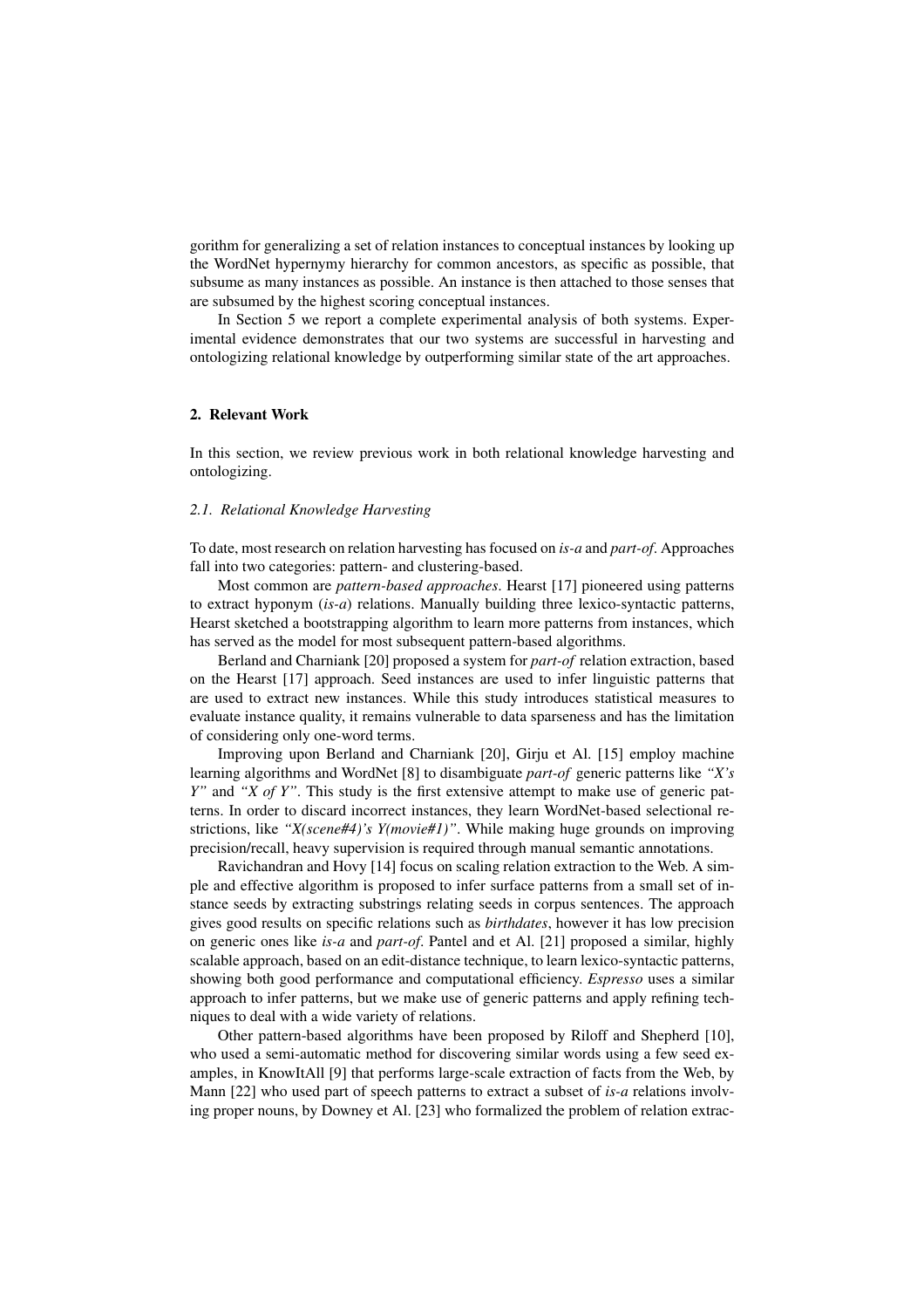tion in a coherent and effective combinatorial model that is shown to outperform previous probabilistic frameworks, by Snow et Al. [24], and in co-occurrence approaches such as in Roark and Charniak [25]. Ciaramita et al.'s chapter in this book presents a very nice approach to learning structured arbitrary binary semantic relations which is fully unsupervised, domain independent and quite efficient since it ultimately relies on named-entity tagging and dependency parsing which can be both solved in linear time.

*Clustering approaches* have so far been applied only to *is-a* extraction. These methods use clustering algorithms to group words according to their meanings in text, label the clusters using its members' lexical or syntactic dependencies, and then extract an *is-a* relation between each cluster member and the cluster label. Caraballo [26] proposed the first attempt which used conjunction and apposition features to build noun clusters. Recently, Pantel and Ravichandran [18] extended this approach by making use of all syntactic dependency features for each noun. The advantage of clustering approaches is that they permit algorithms to identify *is-a* relations that do not explicitly appear in text, however they generally fail to produce coherent clusters from fewer than 100 million words; hence they are unreliable for small corpora.

#### *2.2. Ontologizing Knowledge*

Several researchers have worked on ontologizing semantic resources. Most recently, Pantel [19] defined the task of ontologizing a lexical semantic resource as linking its terms to the concepts in a WordNet-like hierarchy. He developed a method to propagate lexical co-occurrence vectors to WordNet synsets, forming ontological co-occurrence vectors. Adopting an extension of the distributional hypothesis [27], the co-occurrence vectors are used to compute the similarity between synset/synset and between lexical term/synset. An unknown term is then attached to the WordNet synset whose co-occurrence vector is most similar to the term's co-occurrence vector. Though the author suggests a method for attaching more complex lexical structures like binary semantic relations, he focuses only on attaching terms.

Basili et Al. [28] proposed an unsupervised method to infer semantic classes (Word-Net synsets) for terms in domain-specific verb relations. These relations, such as *(x, EX-PAND, y)* are first automatically learnt from a corpus. The semantic classes of x and y are then inferred using *conceptual density* [29], a WordNet-based measure applied to all instantiations of x and  $\gamma$  in the corpus. Semantic classes represent possible common generalizations of the verb arguments. At the end of the process, a set of syntactic-semantic patterns are available for each verb, such as:

# *(social\_group#1, expand, act#2) (instrumentality#2, expand, act#2)*

The method is successful on specific relations with few instances (such as domain verb relations) while its value on generic and frequent relations, such as *part-of*, was untested.

Girju et Al. [15] presented a highly supervised machine learning algorithm to infer semantic constraints on *part-of* relations, such as *(object#1, PART-OF, social\_event#1)*. These constraints are then used as selectional restrictions in harvesting *part-of* instances from ambiguous lexical patterns, like *"X of Y"*. The approach shows high performance in terms of precision and recall, but, as the authors acknowledge, it requires large human effort during the training phase.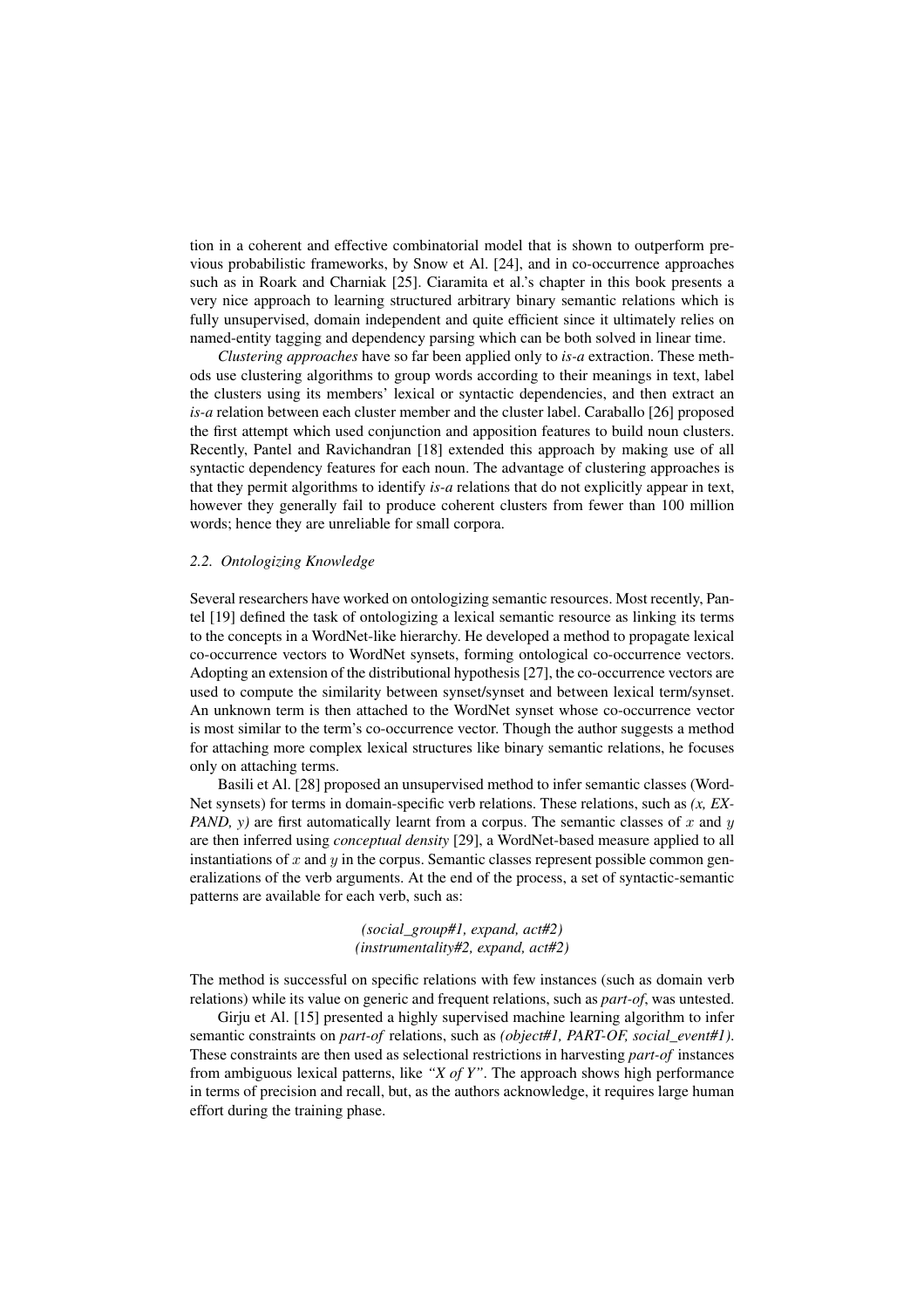Others have also made significant additions to WordNet. For example, in eXtended WordNet [30], the glosses in WordNet are enriched by disambiguating the nouns, verbs, adverbs, and adjectives with synsets. Another work has enriched WordNet synsets with topically related words extracted from the Web [31]. Finally, the general task of word sense disambiguation [32] is relevant since there the task is to ontologize each term in a passage into a WordNet-like sense inventory. If we had a large collection of sense-tagged text, then our mining algorithms could directly discover WordNet attachment points at harvest time. However, since there is little high precision sense-tagged corpora, methods are required to ontologize semantic resources without fully disambiguating text.

## 3. Knowledge Harvesting: The Espresso Algorithm

Espresso is based on the framework adopted by Hearst [17]. It is a minimally supervised bootstrapping algorithm that takes as input a few seed instances of a particular relation and iteratively learns surface patterns to extract more instances. The key to *Espresso* lies in its use of *generic patterns*, i.e., those broad coverage noisy patterns that extract both many correct and incorrect relation instances. For example, for *part-of* relations, the pattern *"X of Y"* extracts many correct relation instances like *"wheel of the car"* but also many incorrect ones like *"house of representatives"*.

The key assumption behind *Espresso* is that in very large corpora, like the Web, correct instances generated by a generic pattern will be instantiated by some *reliable patterns*, where reliable patterns are patterns that have high precision but often very low recall (e.g., *"X consists of Y"* for *part-of* relations). In this section, we describe the overall architecture of *Espresso*, propose a principled measure of reliability, and give an algorithm for exploiting generic patterns.

#### *3.1. System Architecture*

*Espresso* iterates between the following three phases: *pattern induction*, *pattern ranking/selection*, and *instance extraction*. The algorithm begins with seed instances of a particular binary relation (e.g., *is-a*) and then iterates through the phases until it extracts  $\tau_1$  patterns or the average pattern score decreases by more than  $\tau_2$  from the previous iteration. In our experiments, we set  $\tau_1 = 5$  and  $\tau_2 = 50\%$ .

For our tokenization, in order to harvest multi-word terms as relation instances, we adopt a slightly modified version of the term definition given by Justeson and Katz [33], as it is one of the most commonly used in the NLP literature:

#### *((Adj|Noun)+|((Adj|Noun)\*(NounPrep)?)(Adj|Noun)\*)Noun*

This term defintion allows to capture both simple expressions like *underground economy*, and more complex ones like *Iraqi National Joint Action Committee for Reforms*.

# *3.1.1. Pattern Induction*

In the *pattern induction* phase, *Espresso* infers a set of surface patterns P that connects as many of the seed instances as possible in a given corpus. Any pattern learning algorithm would do. We chose the state of the art algorithm described by Ravichandran and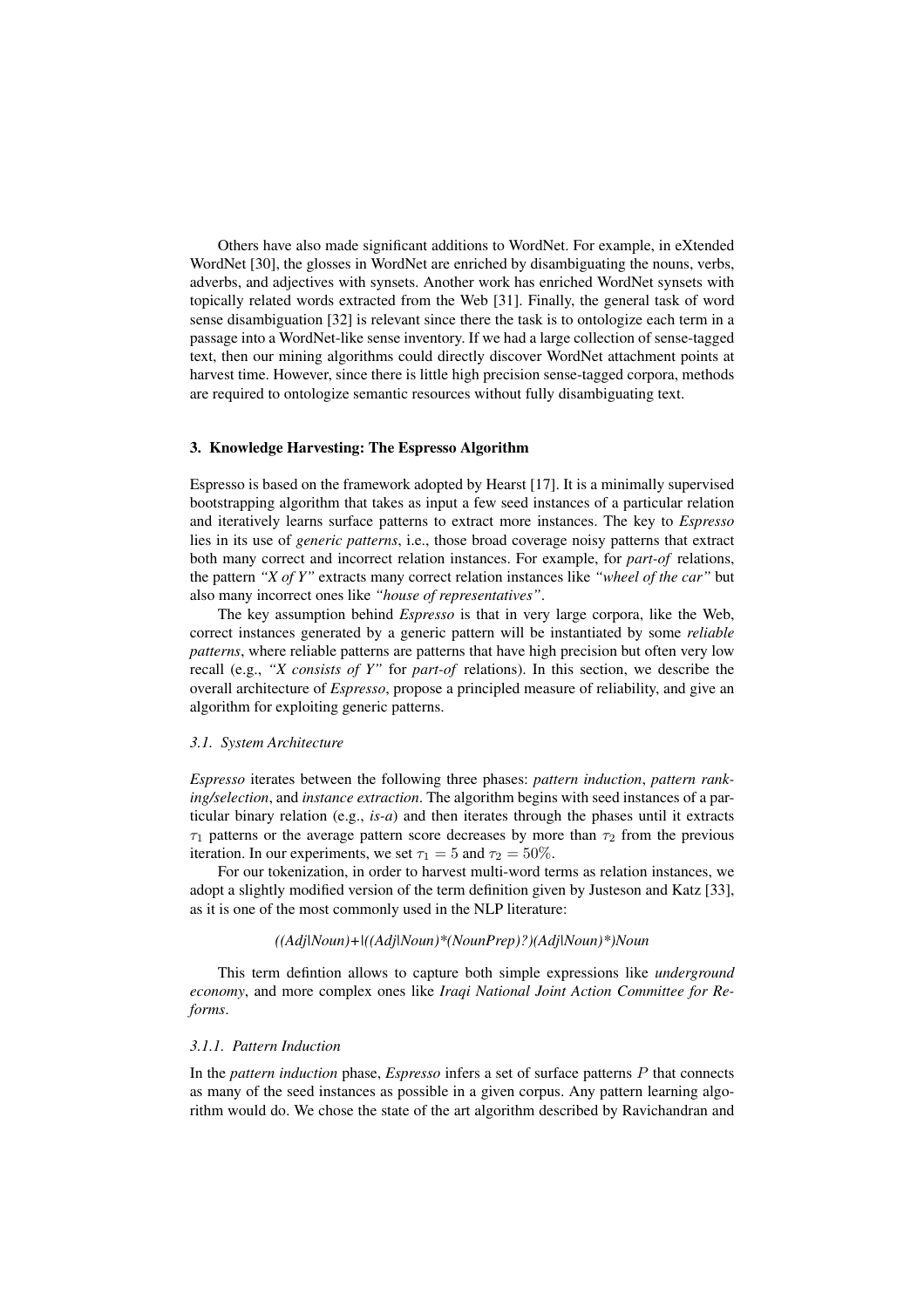Hovy [14] with the following slight modification. For each input instance  $\{x, y\}$ , we first retrieve all sentences containing the two terms  $x$  and  $y$ . The sentences are then generalized into a set of new sentences  $S_{x,y}$  by replacing all terminological expressions by a terminological label, *TR*. For example:

"Because/IN HF/NNP is/VBZ a/DT weak/JJ acid/NN and/CC x is/VBZ a/DT y"

is generalized as:

## "Because/IN TR is/VBZ a/DT TR and/CC x is/VBZ a/DT y"

Term generalization is useful for small corpora to reduce data sparseness. Generalized patterns are naturally less precise, but this is ameliorated by our filtering step described in Section 3.2.

As in the original algorithm, all substrings linking terms  $x$  and  $y$  are then extracted from  $S_{x,y}$ , and overall frequencies are computed to form P.

#### *3.1.2. Pattern Ranking/Selection*

In Ravichandran and Hovy  $[14]$ , a frequency threshold on the patterns in P is set to select the final patterns. However, low frequency patterns may in fact be very good. In this work, instead of frequency, we propose a novel measure of pattern reliability,  $r_{\pi}$ , which is described in detail in Section 3.1.4. *Espresso* ranks all patterns in P according to reliability  $r_{\pi}$  and discards all but the top-*k*, where k is set to the number of patterns from the previous iteration plus one. In general, we expect that the set of patterns is formed by those of the previous iteration plus a new one. Yet, new statistical evidence can lead the algorithm to discard a pattern that was previously discovered.

## *3.1.3. Instance Extraction*

In this phase, *Espresso* retrieves from the corpus the set of instances I that match any of the patterns in P. In Section 3.1.4, we propose a principled measure of instance reliability r<sup>ι</sup> for ranking instances. Next, *Espresso* filters incorrect instances using the algorithm proposed in Section 3.2 and then selects the highest scoring m instances according to  $r_i$ as input for the subsequent iteration. We experimentally set  $m = 200$ .

In small corpora, the number of extracted instances can be too low to guarantee sufficient statistical evidence for the pattern discovery phase of the next iteration. In such cases, the system enters an *expansion phase*, where instances are expanded as follows.

*Web expansion*: New instances of the patterns in P are retrieved from the Web, using the Google search engine. Specifically, for each instance  $\{x, y\} \in I$ , the system creates a set of queries, using each pattern in  $P$  instantiated with  $y$ . For example, given the instance *"Italy, country"* and the pattern *"Y such as X"*, the resulting Google query will be *"country such as \*"*. New instances are then created from the retrieved Web results (e.g. *"Canada, country"*) and added to I. The noise generated from this expansion is attenuated by the filtering algorithm described in Section 3.2.

*Syntactic expansion*: New instances are created from each instance  $\{x, y\} \in I$  by extracting sub-terminological expressions from x corresponding to the syntactic head of terms. For example, the relation *"new record of a criminal conviction part-of FBI report"* expands to: *"new record part-of FBI report"*, and *"record part-of FBI report"*.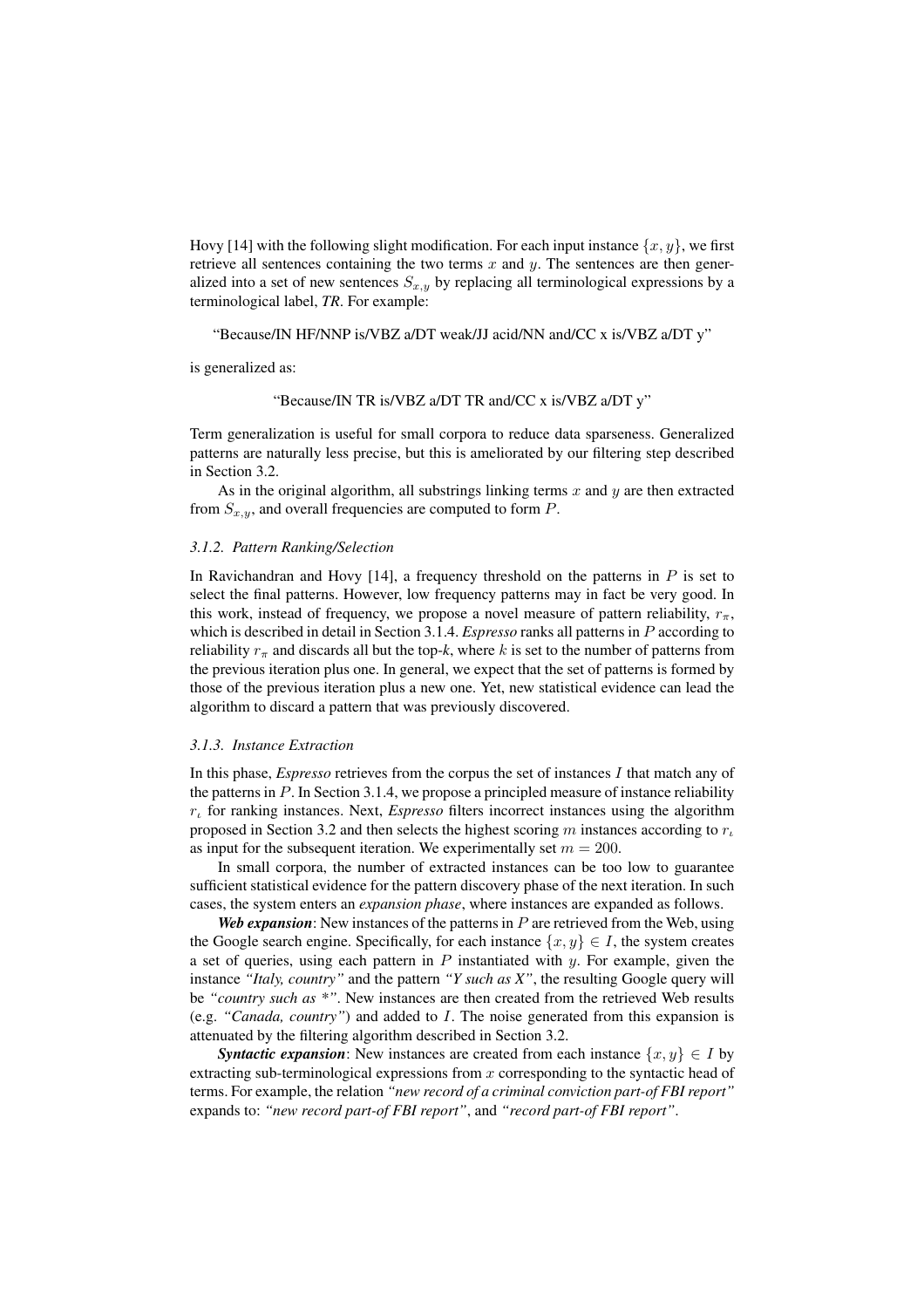# *3.1.4. Pattern and Instance Reliability*

Intuitively, a reliable pattern is one that is both highly precise and one that extracts many instances. The recall of a pattern  $p$  can be approximated by the fraction of input instances that are extracted by  $p$ . Since it is non-trivial to estimate automatically the precision of a pattern, we are wary of keeping patterns that generate many instances (i.e., patterns that generate high recall but potentially disastrous precision). Hence, we desire patterns that are highly associated with the input instances. Pointwise mutual information [34] is a commonly used metric for measuring this strength of association between two events  $x$ and y:

$$
pmi(x, y) = log \frac{P(x, y)}{P(x)P(y)}
$$

We define the reliability  $r_{\pi}(p)$  of a pattern p, as its average strength of association across each input instance  $i \in I$ , weighted by the reliability of each instance i:

$$
r_{\pi}(p) = \frac{\sum_{i \in I} \frac{pmi(i,p)}{max_{pmi}} * r_{\iota}(i)}{|I|}
$$

where  $r_i(i)$  is the reliability of instance i (defined below) and  $max_{pmi}$  is the maximum pointwise mutual information between all patterns and all instances.  $r_{\pi}(p)$  ranges from [0, 1]. The reliability of the manually supplied seed instances is  $r_i(i) = 1$ . The pointwise mutual information between instance  $i = \{x, y\}$  and pattern p is estimated using the following formula:

$$
pmi(i, p) = log \frac{|x, p, y|}{|x, *, y||*, p *|}
$$

where  $|x, p, y|$  is the frequency of pattern p instantiated with terms x and y and where the asterisk (\*) represents a wildcard. A well-known problem is that pointwise mutual information is biased towards infrequent events. We thus multiply  $pmi(i, p)$  with the discounting factor suggested by Pantel and Ravichandran [18].

Estimating the reliability of an instance is similar to estimating the reliability of a pattern. Intuitively, a reliable instance is one that is highly associated with as many reliable patterns as possible (i.e., we have more confidence in an instance when multiple reliable patterns instantiate it). Hence, analogous to our pattern reliability measure, we define the reliability  $r_i(i)$  of an instance i as:

$$
r_{\iota}(i) = \frac{\sum_{p \in P'} \frac{pmi(i, p)}{max_{pmi}} * r_{\pi}(p)}{|P'|}
$$

where  $r_{\pi}(p)$  is the reliability of pattern p (defined earlier) and  $max_{i}$  is as before. Note that  $r_{\iota}(i)$  and  $r_{\pi}(p)$  are recursively defined, where  $r_{\iota}(i) = 1$  for the manually supplied seed instances.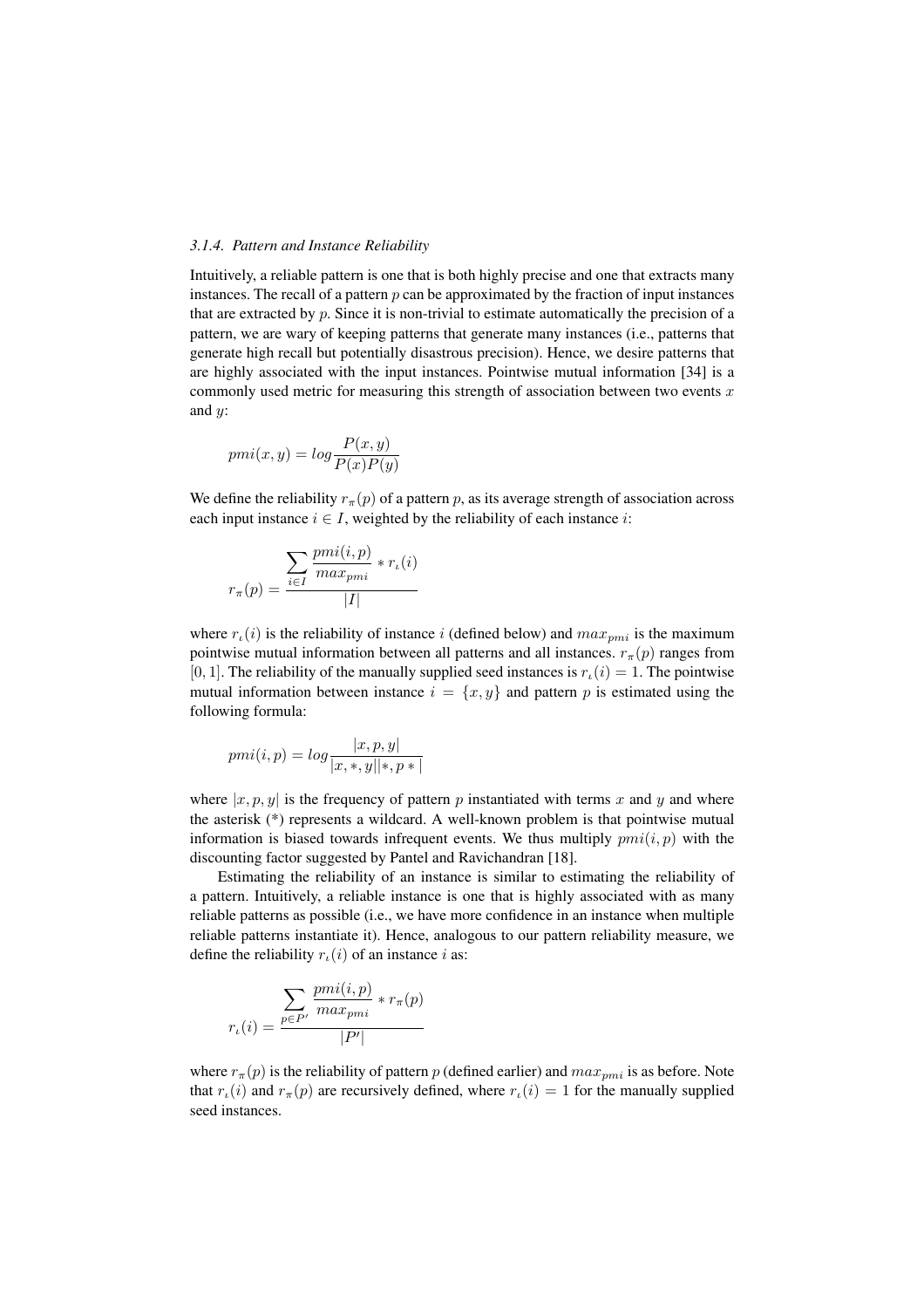## *3.2. Exploiting Generic Patterns*

Generic patterns are high recall / low precision patterns (e.g, the pattern *"X of Y"* can ambiguously refer to a *part-of*, *is-a* and *possession* relations). Using them blindly increases system recall while dramatically reducing precision. Minimally supervised algorithms have typically ignored them for this reason. Only heavily supervised approaches, like Girju et Al. [15] have successfully exploited them.

*Espresso*'s recall can be significantly increased by automatically separating correct instances extracted by generic patterns from incorrect ones. The challenge is to harness the expressive power of the generic patterns while remaining minimally supervised.

The intuition behind our method is that in a very large corpus, like the Web, correct instances of a generic pattern will be instantiated by many of *Espresso*'s reliable patterns accepted in P. Recall that, by definition, *Espresso*'s reliable patterns extract instances with high precision (yet often low recall). In a very large corpus, like the Web, we assume that a correct instance will occur in at least one of *Espresso*'s reliable pattern even though the patterns' recall is low. Intuitively, our confidence in a correct instance increases when, i) the instance is associated with many reliable patterns; and ii) its association with the reliable patterns is high. At a given Espresso iteration, where  $P_R$  represents the set of previously selected reliable patterns, this intuition is captured by the following measure of confidence in an instance  $i = \{x, y\}$ :

$$
S(i) = \sum_{p \in P_R} S_p(i) \times \frac{r_{\pi}(p)}{T}
$$

where T is the sum of the reliability scores  $r_{\pi}(p)$  for each pattern  $p \in P_R$ , and

$$
S_p(i) = pmi(i, p) = log \frac{|x, p, y|}{|x, *, y| \times |*, p * |}
$$

where pointwise mutual information between instance i and pattern  $p$  is estimated with Google as follows:

$$
S_p(i) \approx \frac{|x, p, y|}{|x| \times |y| \times |p|}
$$

An instance i is rejected if  $S(i)$  is smaller than some threshold  $\tau$ . Although this filtering may also be applied to reliable patterns, we found this to be detrimental in our experiments since most instances generated by reliable patterns are correct. In *Espresso*, we classify a pattern as generic when it generates more than 10 times the instances of previously accepted reliable patterns.

#### 4. Ontologizing Semantic Relations

The output of most relation harvesting algorithms, such as *Espresso* described in Section 3, consists of flat lists of lexical semantic knowledge such as *"Italy is-a country"* and *"orange similar-to blue"*. However, using this knowledge beyond simple keyword matching, for example in inferences, requires it to be linked, or *ontologized*, into semantic repositories such as ontologies or term banks like WordNet.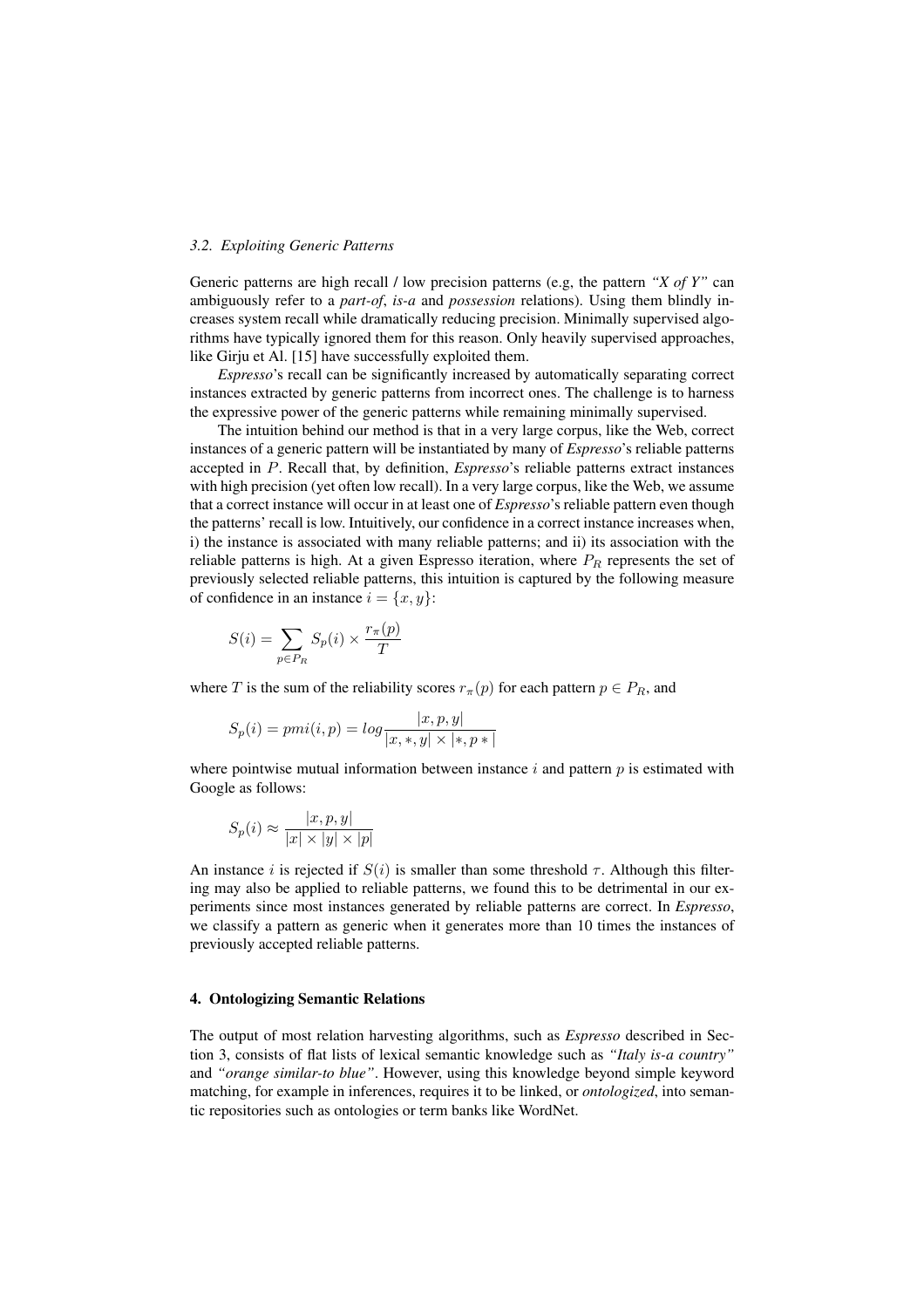Given an instance  $(x, r, y)$  of a binary relation r between terms x and y, the ontologizing task is to identify the senses of x and y where r holds. In this work, we focus on WordNet 2.0 senses, though any similar term bank would apply.

Let  $S_x$  and  $S_y$  be the sets of all WordNet senses of x and y. A *sense pair*,  $s_{xy}$ , is defined as any pair of senses of x and y:  $s_{xy} = \{s_x, s_y\}$  where  $s_x \in S_x$  and  $s_y \in S_y$ . The set of all sense pairs  $S_{xy}$  consists of all pairings between senses in  $S_x$  and  $S_y$ .

In order to attach a relation instance  $(x, r, y)$  into WordNet, one must:

- *Disambiguate* x and y, that is, find the subsets  $S'_x \subseteq S_x$  and  $S'_y \subseteq S_y$  for which the relation  $r$  holds; and
- *Instantiate* the relation in WordNet, using the synsets corresponding to all correct pairings between the senses in  $S'_x$  and  $S'_y$ . We denote this set of attachment points as  $S'_{xy}$ .

If  $S_x$  or  $S_y$  is empty, no attachments are produced.

For example, the instance *(study, PART-OF, report)* is ontologized into WordNet through the senses  $S'_x = \{survey \#1, study \#2 \}$  and  $S'_y = \{report \#1 \}$ . The final attachment points  $S'_{xy}$  are:

> *(survey#1, PART-OF, report#1) (study#2, PART-OF, report#1)*

Unlike common algorithms for word sense disambiguation, here it is important to take into consideration the semantic dependency between the two terms  $x$  and  $y$ . For example, an entity that is *part-of* a study has to be some kind of information. This knowledge about mutual selectional preference (the preferred semantic class that fills a certain relation role, as  $x$  or  $y$ ) can be exploited to ontologize the instance.

In the following sections, we propose two algorithms for ontologizing binary semantic relations.

#### *4.1. Method 1: Anchor Approach*

Given an instance  $(x, r, y)$ , this approach fixes the term y, called the anchor, and then disambiguates x by looking at all other terms that occur in the relation  $r$  with  $y$ . Based on the principle of distributional similarity [27], the algorithm assumes that the words that occur in the same relation r with  $y$  will be more similar to the correct sense(s) of x than the incorrect ones. After disambiguating x, the process is then inverted with x as the anchor to disambiguate  $y$ .

In the first step,  $y$  is fixed and the algorithm retrieves the set of all other terms  $X'$ that occur in an instance  $(x', r, y), x' \in X'^{1}$ . For example, given the instance *(reflections, PART-OF, book)*, and a resource containing the following relations:

> *(false allegations, PART-OF, book) (stories, PART-OF, book) (expert analysis, PART-OF, book) (conclusions, PART-OF, book)*

<sup>1</sup>For semantic relations between complex terms, like *(expert analysis, PART-OF, book)*, only the head noun of terms are recorded, like *"analysis"*. As a future work, we plan to use the whole term if it is present in WordNet.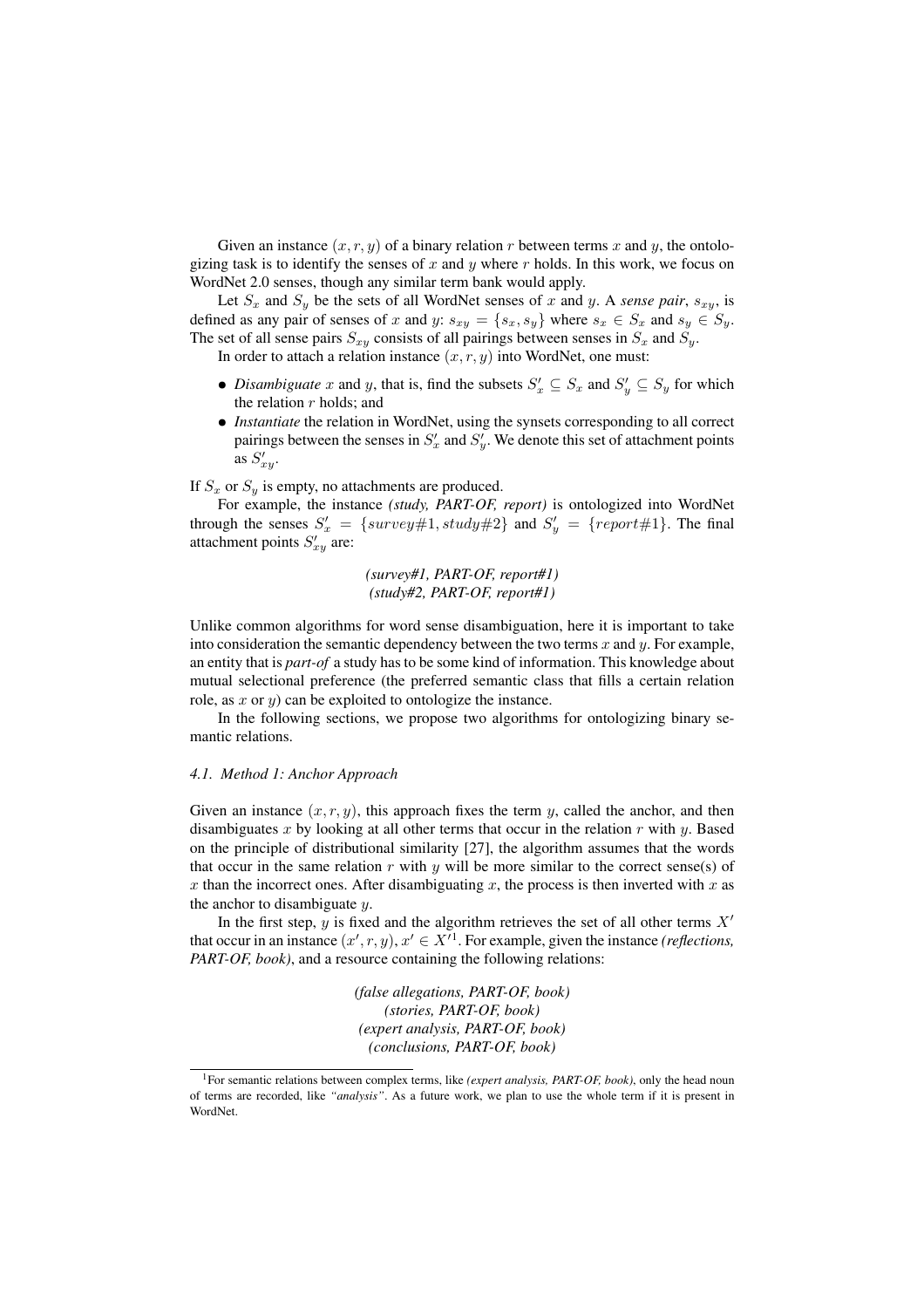the resulting set X' would be: *{allegations, stories, analysis, conclusions}*. All possible pairings,  $S_{xx}$ , between the senses of x and the senses of each term in  $X'$ , called  $S_{x'}$ , are computed. For each sense pair  $\{s_x, s_{x'}\}$  in  $S_{xx'}$ , a similarity score  $r(s_x, s_{x'})$  is calculated using WordNet:

$$
r(s_x, s_{x'}) = \frac{1}{d(s_x, s_{x'}) + 1} \times f(s_{x'})
$$

where the distance  $d(s_x, s_{x})$  is the length of the shortest path connecting the two synsets in the hypernymy hierarchy of WordNet, and  $f(s_{x})$  is the number of times sense  $s_{x}$ occurs in any of the instances of  $X'$ . Note that if no connection between two synsets exists, then  $r(s_x, s_{x}) = 0$ . The overall sense score for each sense  $s_x$  of x is calculated as:

$$
r(s_x) = \sum_{s_{x'} \in S_{x'}} r(s_x, s_{x'})
$$

Finally, the algorithm inverts the process by setting x as the anchor and computes  $r(s_y)$ for each sense of  $y$ . All possible pairings of senses are computed and scored by averaging  $r(s_x)$  and  $r(s_y)$ . Pairings scoring higher than a threshold  $\tau_1$  are selected as the attachment points in WordNet. We experimentally set  $\tau_1 = 0.02$ .

## *4.2. Method 2: Clustering Approach*

The main idea of the clustering approach is to leverage the lexical behaviors of the two terms in an instance as a whole. The assumption is that the general meaning of the relation is derived from the combination of the two terms.

The algorithm is divided in two main phases. In the first phase, *semantic clusters* are built using the WordNet senses of all instances. A semantic cluster is defined by the set of instances that have a common semantic generalization. We denote the *conceptual instance* of the semantic cluster as the pair of WordNet synsets that represents this generalization. For example the following two *part-of* instances:

> *(second section, PART-OF, Los Angeles-area news) (Sandag study, PART-OF, report)*

are in a common cluster represented by the following conceptual instance:

# *[writing#2, PART-OF, message#2]*

since *writing#2* is a hypernym of both *section* and *study*, and *message#2* is a hypernym of *news* and *report*<sup>2</sup> .

In the second phase, the algorithm attaches an instance into WordNet by using Word-Net distance metrics and frequency scores to select the best cluster for each instance. A good cluster is one that:

• achieves a good trade-off between generality and specificity; and

<sup>&</sup>lt;sup>2</sup>Again, here, we use the syntactic head of each term for generalization since we assume that it drives the meaning of the term itself.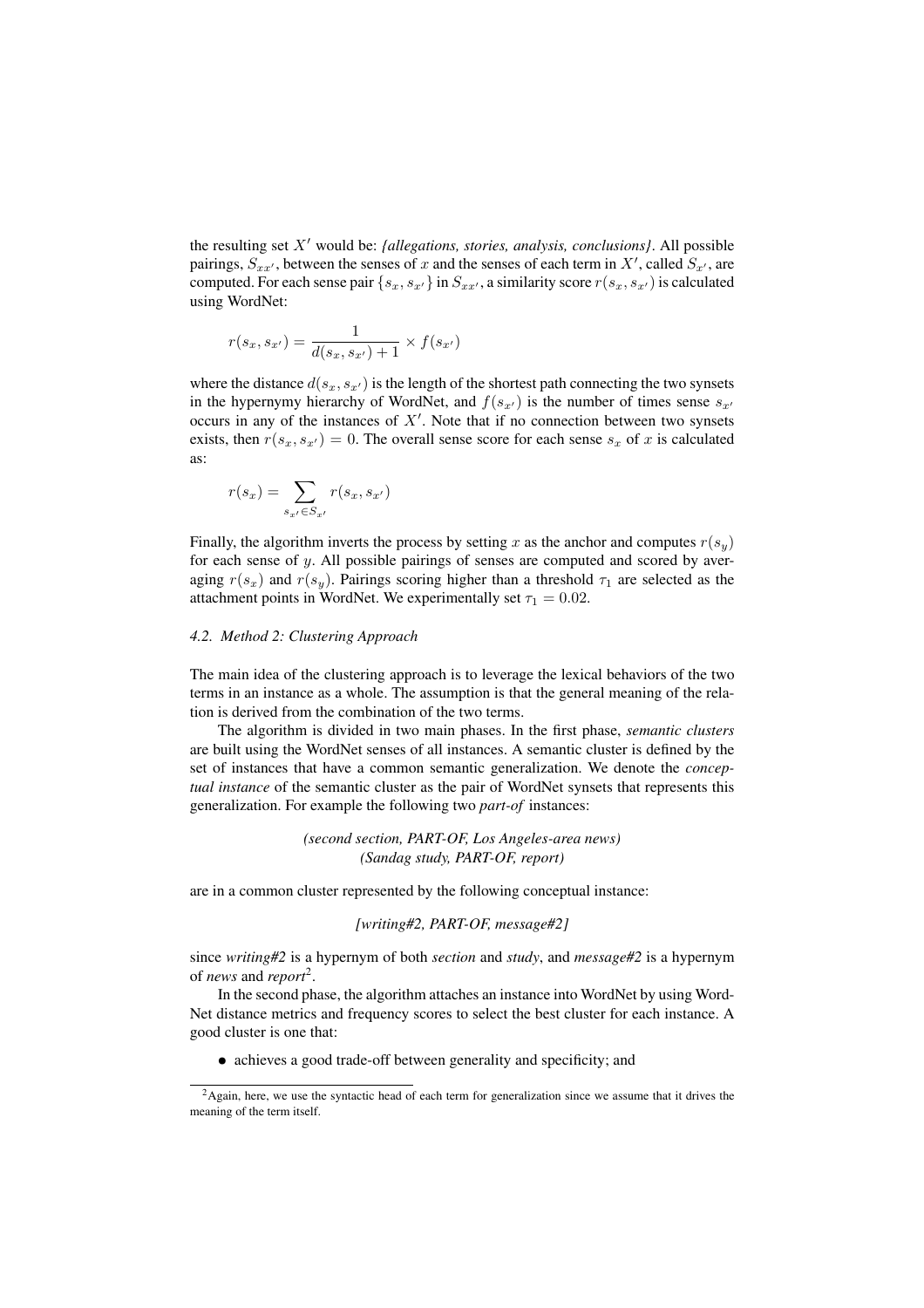• disambiguates among the senses of  $x$  and  $y$  using the other instances' senses as support.

For example, given the instance *(second section, PART-OF, Los Angeles-area news)* and the following conceptual instances:

> *[writing#2, PART-OF, message#2] [object#1, PART-OF, message#2] [writing#2, PART-OF, communication#2] [social\_group#1, PART-OF, broadcast#2] [organization#, PART-OF, message#2]*

the first conceptual instance should be scored highest since it is both not too generic nor too specific and is supported by the instance *(Sandag study, PART-OF, report)*, i.e., the conceptual instance subsumes both instances. The second and the third conceptual instances should be scored lower since they are too generic, while the last two should be scored lower since the sense for *section* and *news* are not supported by other instances. The system then outputs, for each instance, the set of sense pairs that are subsumed by the highest scoring conceptual instance. In the previous example:

> *(section#1, PART-OF, news#1) (section#1, PART-OF, news#2) (section#1, PART-OF, news#3)*

are selected, as they are subsumed by *[writing#2, PART-OF, message#2]*. These sense pairs are then retained as attachment points into WordNet.

Below, we describe each phase in more detail.

#### *4.2.1. Phase 1: Cluster Building*

Given an instance  $(x, r, y)$ , all sense pair pairings  $s_{xy} = \{s_x, s_y\}$  are retrieved from WordNet. A set of *candidate conceptual instances*,  $C_{xy}$ , is formed for each instance from the pairing of each WordNet ancestor of  $s_x$  and  $s_y$ , following the hypernymy link, up to degree  $\tau_2$ .

Each candidate conceptual instance,  $c = \{c_x, c_y\}$ , is scored by its degree of generalization as follows:

$$
r(c) = \frac{1}{(n_x + 1) \times (n_y + 1)}
$$

where  $n_i$  is the number of hypernymy links needed to go from  $s_i$  to  $c_i$ , for  $i \in \{x, y\}$ .  $r(c)$  ranges from [0, 1] and is highest when little generalization is needed.

For example, the instance *(Sandag study, PART-OF, report)* produces 70 sense pairs since *study* has 10 senses and *report* has 7 senses. Assuming  $\tau_2 = 1$ , the instance sense *(survey#1, PART-OF, report#1)* has the set of candidate conceptual instances reported in Table 1.

Finally, each candidate conceptual instance c forms a cluster of all instances  $(x, r, y)$ that have some sense pair  $s_x$  and  $s_y$  as hyponyms of c. Note also that candidate conceptual instances may be subsumed by other candidate conceptual instances. Let  $G_c$  refer to the set of all candidate conceptual instances subsumed by candidate conceptual instance c.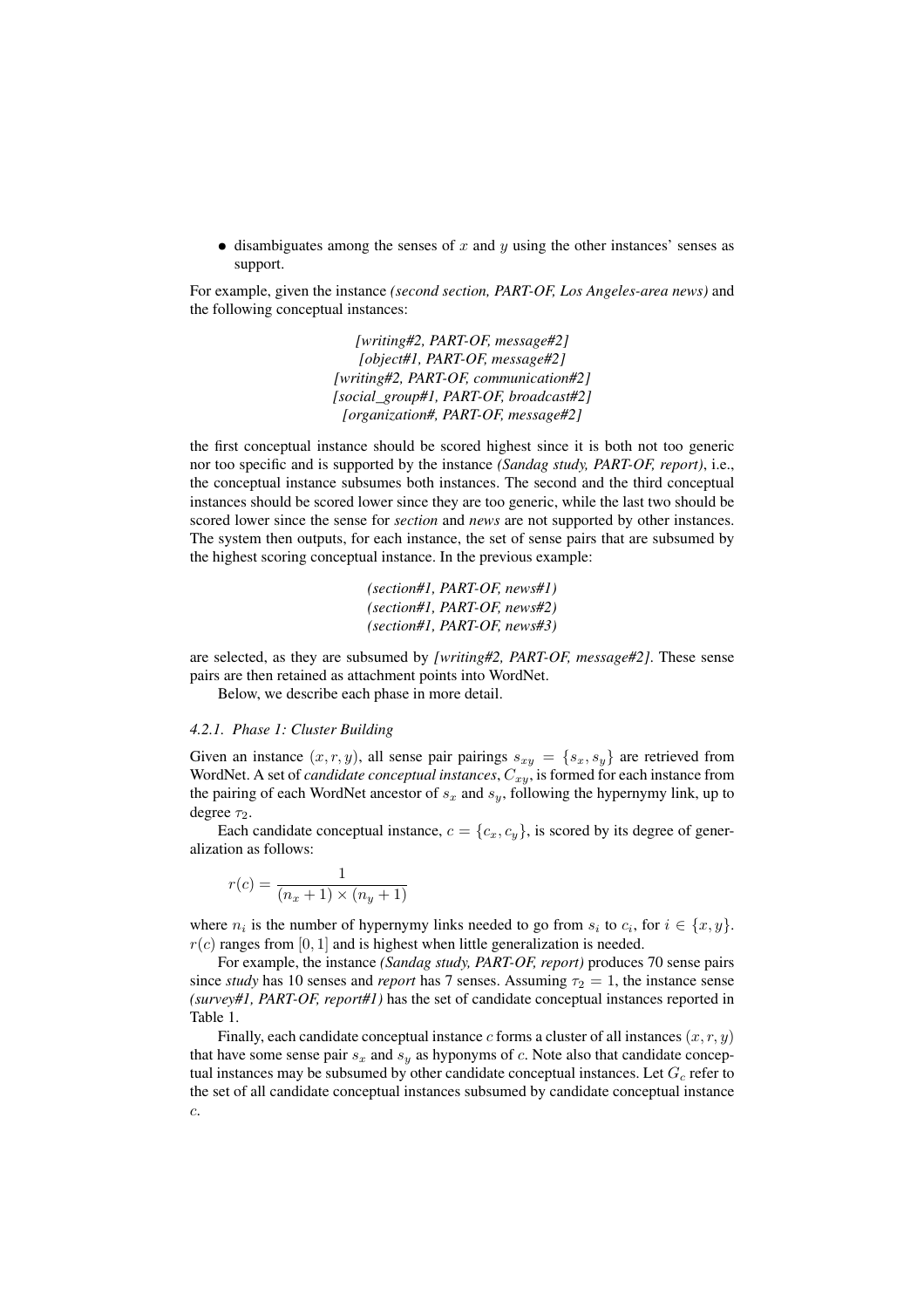| $C_{xu}$                             | $n_{r}$ | $n_{\rm u}$ | r(c) |
|--------------------------------------|---------|-------------|------|
| $(surve \#1, PART-OF, report \#1)$   |         |             |      |
| $(surve \#1, PART-OF, document \#1)$ |         |             | 0.5  |
| $(examination#1, PART-OF, report#1)$ |         |             | 0.5  |
| (examination#1, PART-OF, document#1) |         |             | 0.25 |

Table 1. Example of conceptual instances for the instance sense *(survey#1, PART-OF, report#1)*.

Intuitively, better candidate conceptual instances are those that subsume both many instances and other candidate conceptual instances, but at the same time that have the least distance from subsumed instances. We capture this intuition with the following score of c:

$$
score(c) = \frac{\sum_{g \in G_c} r(g)}{|G_c|} \times log|I_C| \times log|G_C|
$$

where  $I_c$  is the set of instances subsumed by c. We experimented with different variations of this score and found that it is important to put more weight on the distance between subsumed conceptual instances than the actual number of subsumed instances. Without the log terms, the highest scoring conceptual instances are too generic (i.e., they are too high up in the ontology).

# *4.2.2. Phase 2: Attachment Points Selection*

In this phase, we utilize the conceptual instances of the previous phase to attach each instance  $(x, r, y)$  into WordNet.

At the end of Phase 1, an instance can be clustered in different conceptual instances. In order to select an attachment, the algorithm selects the sense pair of x and y that is subsumed by the highest scoring candidate conceptual instance. It and all other sense pairs that are subsumed by this conceptual instance are then retained as the final attachment points.

As a side effect, a final set of conceptual instances is obtained by deleting from each candidate those instances that are subsumed by a higher scoring conceptual instance. Remaining conceptual instances are then rescored using  $score(c)$ . The final set of conceptual instances thus contains unambiguous sense pairs.

# 5. Experimental Results

In this section, we evaluate both the harvesting algorithm *Espresso* and our two algorithms for ontologizing semantic relations.

# *5.1. Espresso Evaluation*

Here, we present an empirical comparison of *Espresso* with three state of the art systems on the task of extracting various semantic relations.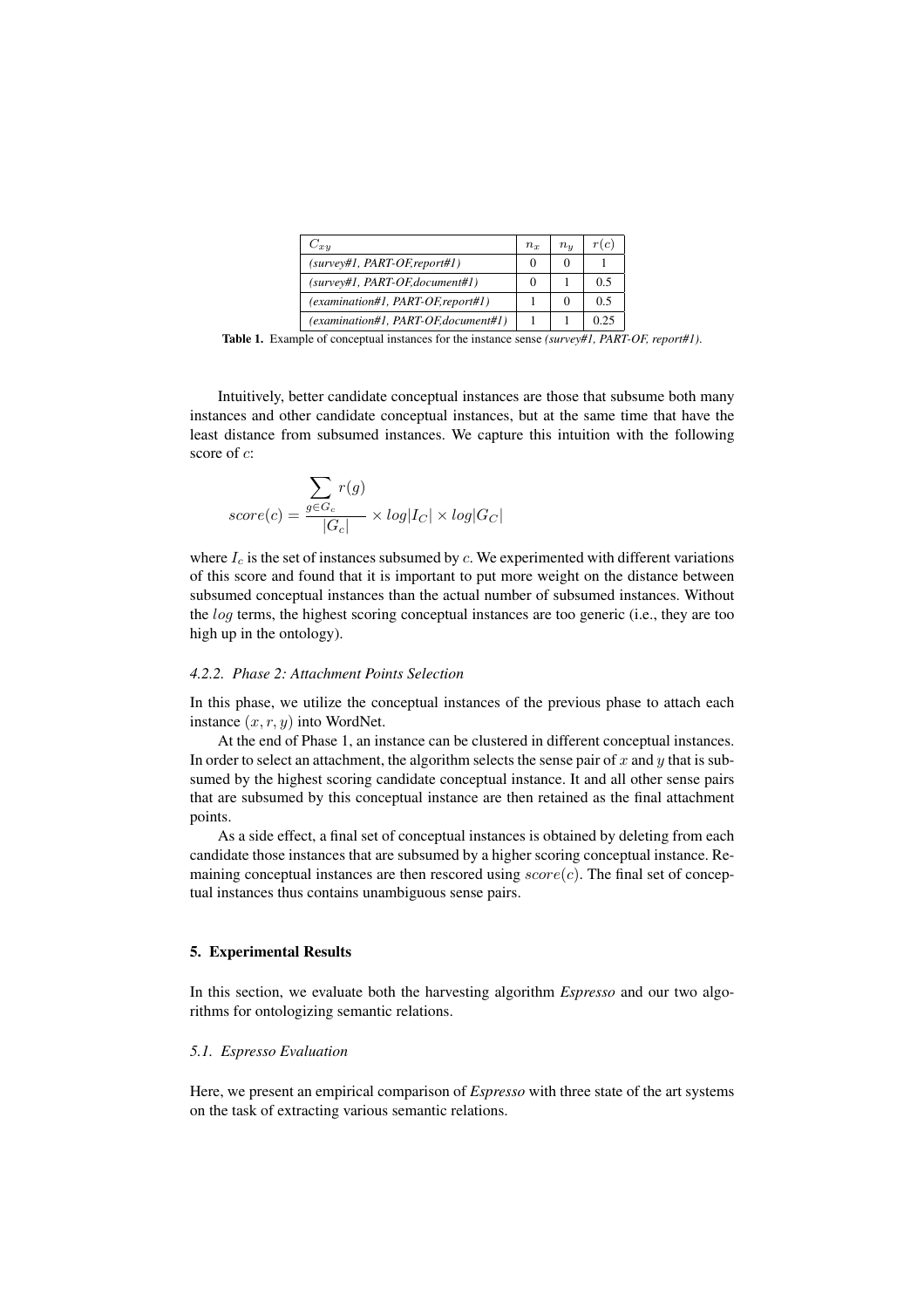# *5.1.1. Experimental Setup*

We perform our experiments using the following two datasets:

- TREC: This dataset consists of a sample of articles from the Aquaint (TREC-9) newswire text collection. The sample consists of 5,951,432 words extracted from the following data files: AP890101 - AP890131, AP890201 - AP890228, and AP890310 - AP890319.
- CHEM: This small dataset of 313,590 words consists of a college level textbook of introductory chemistry [35].

Each corpus is pre-processed using the Alembic Workbench POS-tagger [36]. Below we describe the systems used in our empirical evaluation of *Espresso*.

- RH02: The algorithm by Ravichandran and Hovy [14] described in Section 2.
- GI06: The algorithm by Girju et Al. [15] described in Section 2.
- PR04: The algorithm by Pantel [18] described in Section 2.
- ESP-: The *Espresso* algorithm using the pattern and instance reliability measures, but without using generic patterns.
- ESP+: The full *Espresso* algorithm described in this work exploiting generic patterns.

For *ESP*+, we experimentally set  $\tau$  from Section 3.2 to  $\tau = 0.4$  for TREC, and  $\tau = 0.3$ for CHEM by manually inspecting a small set of instances.

*Espresso* is designed to extract various semantic relations exemplified by a given small set of seed instances. We consider the standard *is-a* and *part-of* relations as well as the following more specific relations:

- *succession*. This relation indicates that a person succeeds another in a position or title. For example, *George Bush* succeeded *Bill Clinton* and *Pope Benedict XVI* succeeded *Pope John Paul II*. We evaluate this relation on the TREC-9 corpus.
- *reaction*. This relation occurs between chemical elements/molecules that can be combined in a chemical reaction. For example, *hydrogen gas* reacts with *oxygen gas* and *zinc* reacts-with *hydrochloric acid*. We evaluate this relation on the CHEM corpus.
- *production*. This relation occurs when a process or element/object produces a result<sup>3</sup>. For example, *ammonia* produces *nitric oxide*. We evaluate this relation on the CHEM corpus.

For each semantic relation, we manually extracted a small set of seed examples. The seeds were used for both *Espresso* as well as *RH02*. Table 2 lists a sample of the seeds as well as sample outputs from *Espresso*.

# *5.1.2. Precision and Recall*

We implemented the systems outlined in Section 5.1.1, except for *GI06*, and applied them to the TREC and CHEM datasets. For each output set, per relation, we evaluate the precision of the system by extracting a random sample of instances (50 for the TREC corpus and 20 for the CHEM corpus) and evaluating their quality manually using two

<sup>&</sup>lt;sup>3</sup>Production is an ambiguous relation; it is intended to be a causation relation in the context of chemical reactions.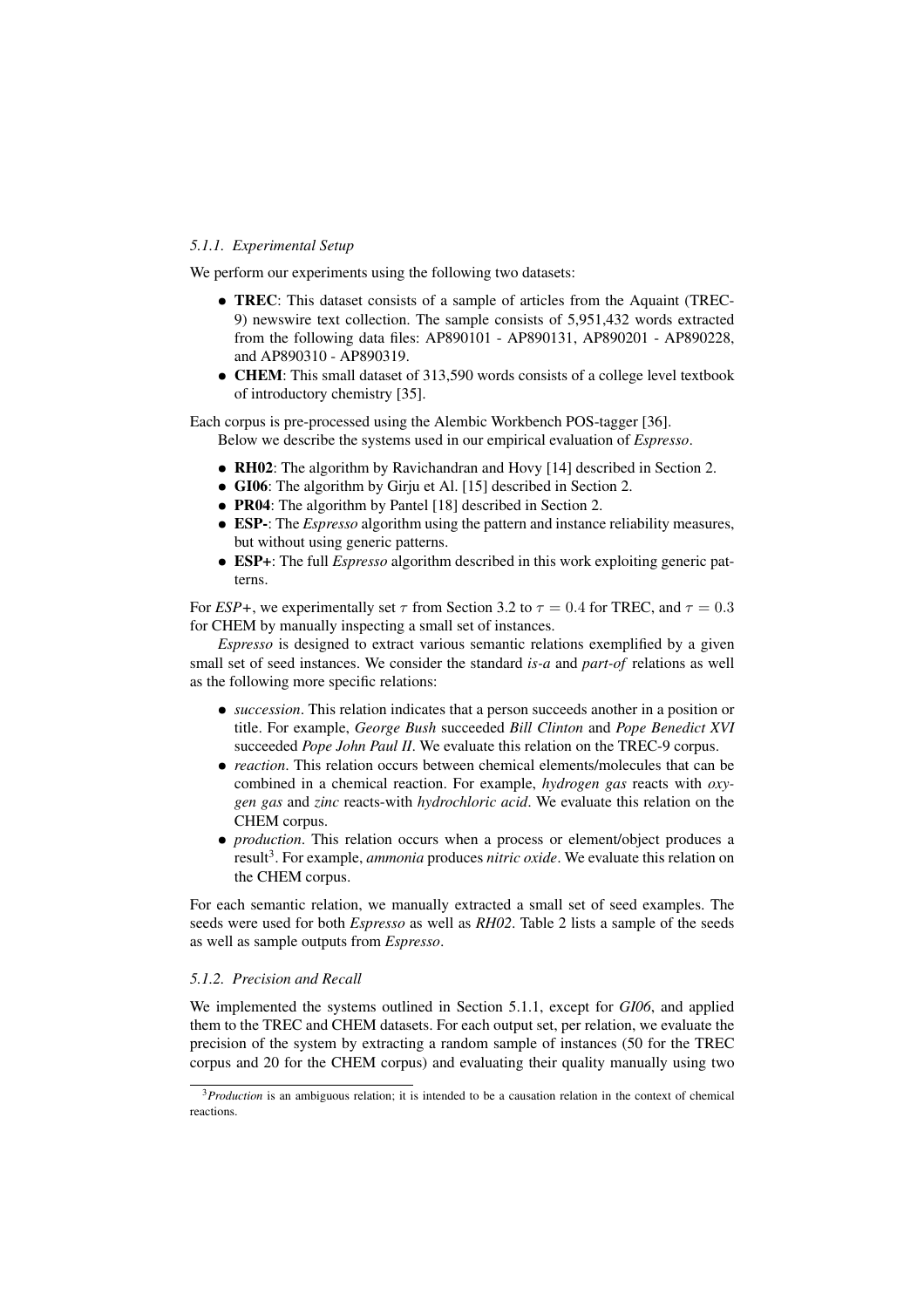|       | $Is-a(12)$                                    | $Part-Of(12)$                  | Succession (12)                                                  | Reaction (13)                                       | Production (14)            |
|-------|-----------------------------------------------|--------------------------------|------------------------------------------------------------------|-----------------------------------------------------|----------------------------|
| Seeds | wheat :: crop                                 | leader: panel                  | Khrushchev: Stalin                                               | magnesium::oxygen                                   | bright flame: flares       |
|       | George Wendt :: star                          | $\text{city} :: \text{region}$ | Carla Hills: Yeutter                                             | hydrazine :: water                                  | hydrogen :: metal hydrides |
|       | nitrogen :: element                           | ion :: matter                  | Bush: Reagan                                                     | aluminum metal :: oxygen                            | ammonia :: nitric oxide    |
|       | diborane :: substance $\vert$ oxygen :: water |                                | Julio Barbosa: Mendes                                            | lithium metal :: fluorine gas   copper :: brown gas |                            |
|       | $Espresso$   Picasso :: artist                | trees $::$ land                | Ford: $Nixon$                                                    | hydrogen: oxygen                                    | electron: ions             |
|       | tax: charge                                   |                                | material :: FBI report   Setrakian :: John Griesemer   Ni :: HCl |                                                     | glycerin :: nitroglycerin  |
|       | protein :: biopolymer $\vert$ oxygen :: air   |                                | Camero Cardiel :: Camacho   carbon dioxide :: methane            |                                                     | kidneys: kidney stones     |
|       | HCl: strong acid                              | atom: molecule                 | Susan Weiss: editor                                              | boron: fluorine                                     | ions: charge               |

Table 2. Sample seeds used for each semantic relation and sample outputs from *Espresso*. The number in the parentheses for each relation denotes the total number of seeds used as input for the system.

human judges (a total of 680 instances were annotated per judge). For each instance, judges may assign a score of 1 for correct, 0 for incorrect, and 1/2 for partially correct. Example instances that were judged partially correct include *"analyst is-a manager"* and "*pilot is-a teacher*". The kappa statistic [37] on this task was  $K = 0.69<sup>4</sup>$ . The precision for a given set of instances is the sum of the judges' scores divided by the total instances.

Although knowing the total number of correct instances of a particular relation in any non-trivial corpus is impossible, it is possible to compute the recall of a system relative to another system's recall. Following Pantel et Al. [21], we define the relative recall of system A given system B,  $R_{A|B}$ , as:

$$
R_{A|B} = \frac{R_A}{R_B} = \frac{\frac{C_A}{C}}{\frac{C_B}{C}} = \frac{C_A}{C_B} = \frac{P_A \times |A|}{P_B \times |B|}
$$

where  $R_A$  is the recall of A,  $C_A$  is the number of correct instances extracted by A, C is the (unknown) total number of correct instances in the corpus,  $P_A$  is A's precision in our experiments, and  $|A|$  is the total number of instances discovered by  $A$ .

Tables 3-9 report the total number of instances, precision<sup>5</sup>, and relative recall<sup>6</sup> of each system on the TREC-9 and CHEM corpora. The relative recall is always given in relation to the *ESP-* system. For example, in Table 3, *RH02* has a relative recall of 5.31 with *ESP-*, which means that the *RH02* system outputs 5.31 times more correct relations than *ESP-* (at a cost of much lower precision). Similarly, *PR04* has a relative recall of 0.23 with *ESP-*, which means that *PR04* outputs 4.35 fewer correct relations than *ESP-* (also with a smaller precision). We did not include the results from *GI06* in the tables since the system is only applicable to *part-of* relations and we did not reproduce it. However, the authors evaluated their system on a sample of the TREC-9 dataset and reported 83% precision and 72% recall (this algorithm is heavily supervised.)

In all tables, *RH02* extracts many more relations than *ESP-*, but with a much lower precision, because it uses generic patterns without filtering. The high precision of *ESP*is due to the effective reliability measures presented in Section 3.1.4.

## *5.1.3. Effect of Generic Patterns*

Experimental results, for all relations and the two different corpus sizes, show that *ESP*greatly outperforms the other methods on precision. However, without the use of generic patterns, the *ESP-* system shows lower recall in all but the *production* relation.

<sup>&</sup>lt;sup>4</sup>The kappa statistic jumps to  $K = 0.79$  if we treat partially correct classifications as correct.

<sup>5</sup>Because of the small evaluation sets, we estimate the 95% confidence intervals using bootstrap resampling to be in the order of  $\pm 10-15\%$  (absolute numbers).

<sup>&</sup>lt;sup>6</sup>Relative recall is given in relation to ESP-.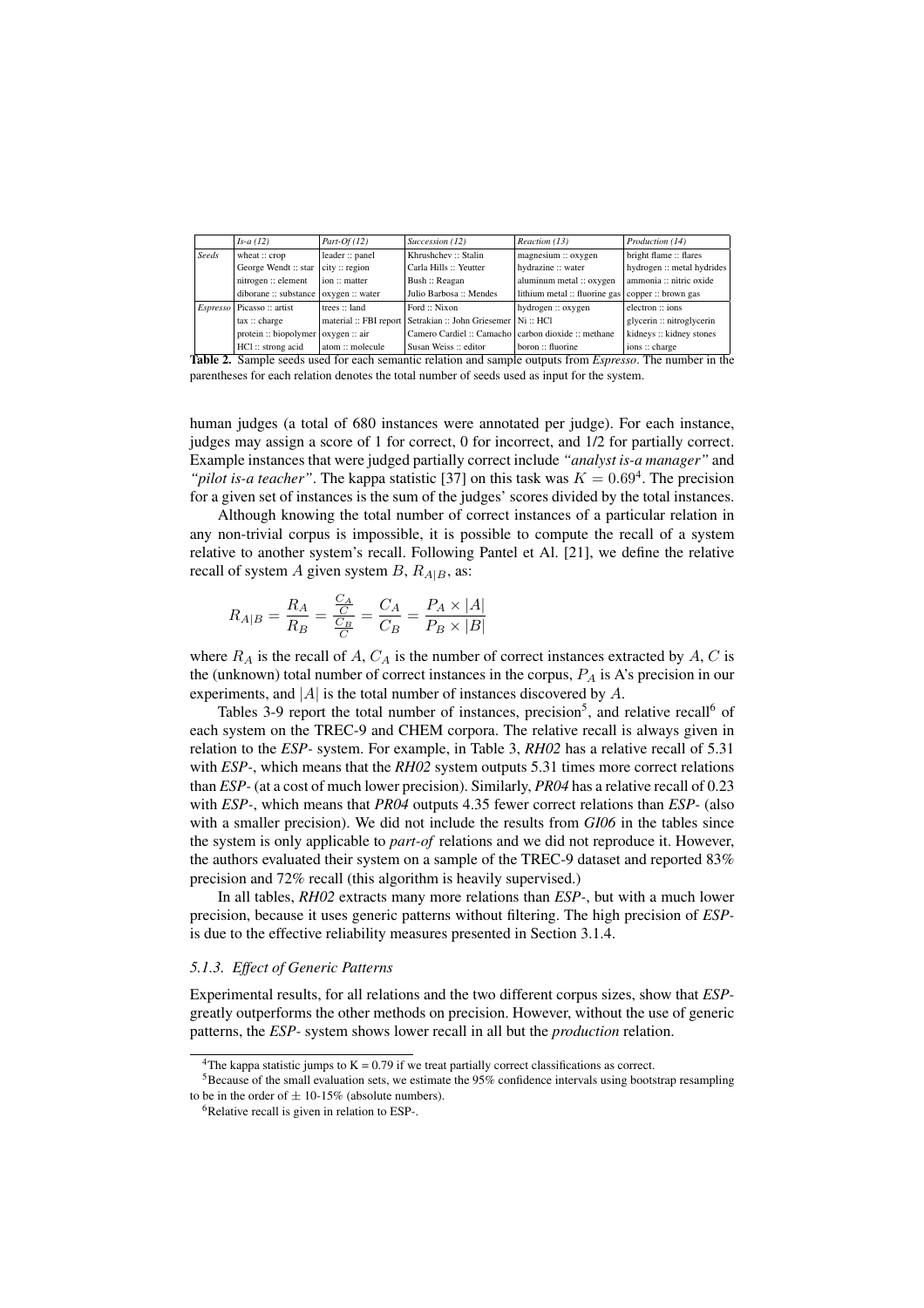|             |        |                                                   | <b>SYSTEM INSTANCES PRECISION REL RECALL</b>  |             |        |                                         | <b>SYSTEM INSTANCES PRECISION REL RECALL</b>      |
|-------------|--------|---------------------------------------------------|-----------------------------------------------|-------------|--------|-----------------------------------------|---------------------------------------------------|
| <b>RH02</b> | 57,525 | 28.0%                                             | 5.31                                          | <b>RH02</b> | 2556   | 25.0%                                   | 3.76                                              |
| <b>PR04</b> | 1,504  | 47.0%                                             | 0.23                                          | <b>PR04</b> | 108    | 40.0%                                   | 0.25                                              |
| ESP-        | 4,154  | 73%                                               | 1.00                                          | ESP-        | 200    | 85.0%                                   | 1.00                                              |
| ESP+        | 69,156 | 36.2%                                             | 8.26                                          | ESP+        | 1490   | 76.0%                                   | 6.66                                              |
|             |        | <b>Table 3.</b> System performance: TREC/is-a.    |                                               |             |        | Table 4. System performance: CHEM/is-a. |                                                   |
|             |        |                                                   |                                               |             |        |                                         |                                                   |
|             |        |                                                   | <b>SYSTEM INSTANCES PRECISION REL RECALL</b>  |             |        |                                         | <b>SYSTEM INSTANCES PRECISION REL RECALL</b>      |
| RH02        | 12,828 | 35.0%                                             | 42.52                                         | RH02        | 11,582 | 33.8%                                   | 58.78                                             |
| ESP-        | 132    | 80.0%                                             | 1.00                                          | ESP-        | 111    | 60.0%                                   | 1.00                                              |
| $ESP+$      | 87,203 | 69.9%                                             | 577.22                                        | $ESP+$      | 5973   | 50.7%                                   | 45.47                                             |
|             |        | <b>Table 5.</b> System performance: TREC/part-of. |                                               |             |        |                                         | <b>Table 6.</b> System performance: CHEM/part-of. |
|             |        |                                                   |                                               |             |        |                                         |                                                   |
|             |        |                                                   | <b>SYSTEM INSTANCES PRECISION REL RECALL</b>  |             |        |                                         | <b>SYSTEM INSTANCES PRECISION REL RECALL</b>      |
| <b>RH02</b> | 49,798 | $2.0\%$                                           | 36.96                                         | <b>RH02</b> | 6,083  | $30\%$                                  | 53.67                                             |
| ESP-        | 55     | 49.0%                                             | 1.00                                          | ESP-        | 40     | 85%                                     | 1.00                                              |
| $ESP+$      | 55     | 49.0%                                             | 1.00                                          | ESP+        | 3102   | 91.4%                                   | 89.39                                             |
|             |        |                                                   | Table 7. System performance: TREC/succession. |             |        |                                         | Table 8. System performance: CHEM/reaction.       |

|             |      |          | <b>SYSTEM INSTANCES PRECISION REL RECALL</b>  |
|-------------|------|----------|-----------------------------------------------|
| <b>RH02</b> | 197  | 57.5%    | 0.80                                          |
| ESP-        | 196  | $72.5\%$ | 1.00                                          |
| ESP+        | 1676 | 55.8%    | 6.58                                          |
|             |      |          | Table 9. System performance: CHEM/production. |

As hypothesized, exploiting generic patterns using the algorithm from Section 3.2 substantially improves recall without much deterioration in precision. *ESP+* shows one to two orders of magnitude improvement on recall while losing on average below 10% precision. The *succession* relation in Table 7 was the only relation where *Espresso* found no generic pattern. For other relations, *Espresso* found from one to five generic patterns. Table 5 shows the power of generic patterns where system recall increases by 577 times with only a 10% drop in precision. In Table 8, we see a case where the combination of filtering with a large increase in retrieved instances resulted in both higher precision and recall.

In order to better analyze our use of generic patterns, we performed the following experiment. For each relation, we randomly sampled 100 instances for each generic pattern and built a gold standard for them (by manually tagging each instance as correct or incorrect). We then sorted the 100 instances according to the scoring formula  $S(i)$  derived in Section 3.2 and computed the average precision, recall, and *F*-score of each top- $K$  ranked instances for each pattern<sup>7</sup>. Due to lack of space, we only present the graphs for four of the 22 generic patterns: *"X is a Y"* for the is-a relation of Table 3, *"X in the Y"* for the *part-of* relation of Table 5, *"X in Y"* for the *part-of* relation of Table 6, and *"X and Y"* for the reaction relation of Table 8. Figure 1 illustrates the results.

In each figure, notice that recall climbs at a much faster rate than precision decreases. This indicates that the scoring function of Section 3.2 effectively separates correct and

<sup>&</sup>lt;sup>7</sup>We can directly compute recall here since we built a gold standard for each set of 100 samples.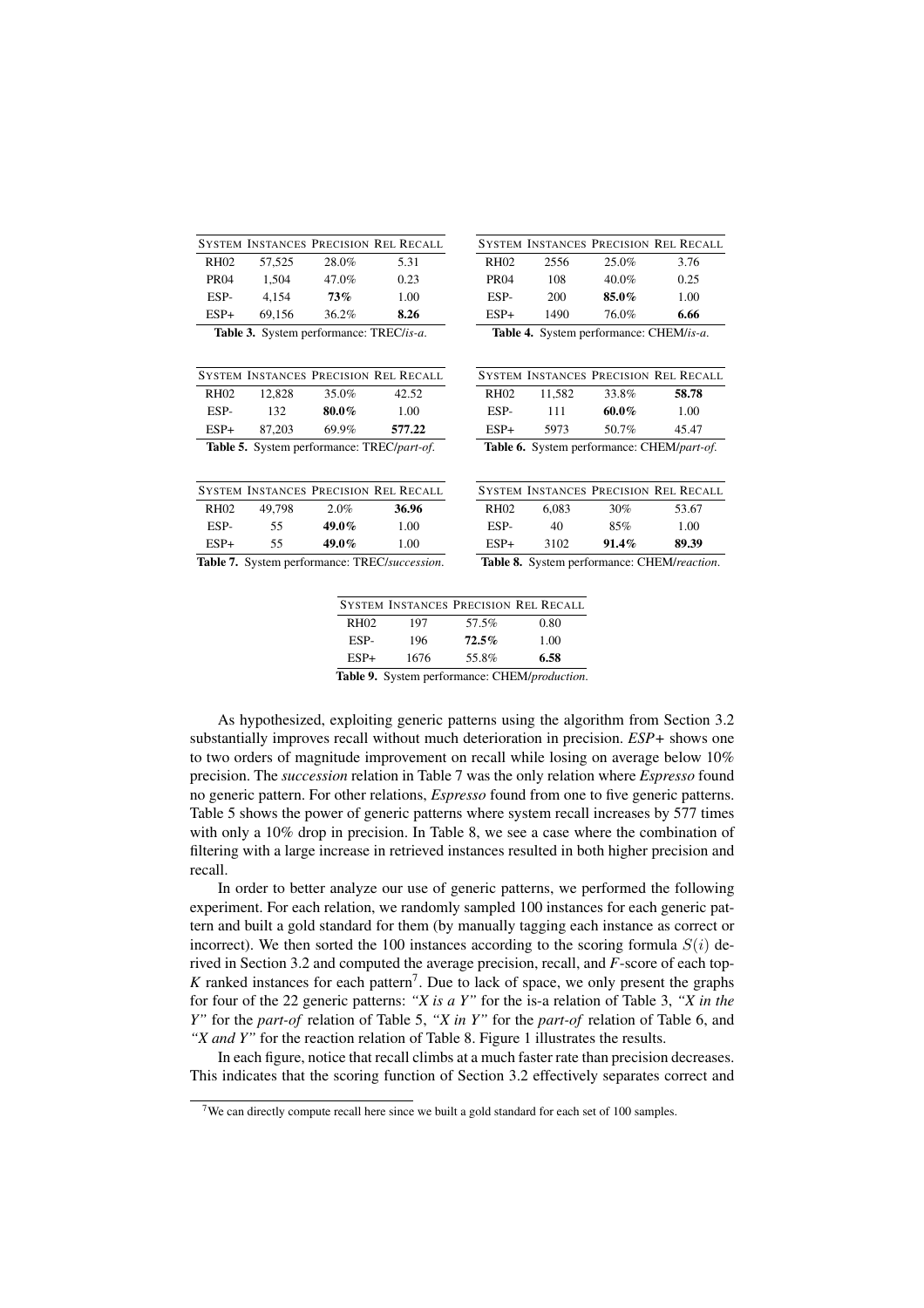

Figure 1. Precision, recall and *F*-score curves of the Top-*K*% ranking instances of patterns *"X is a Y"* (TREC/*is-a*), *"X in Y"* (TREC/*part-of*), *"X in the Y"* (CHEM/*part-of*), and *"X and Y"* (CHEM/*reaction*).

incorrect instances. In Figure 1.a), there is a big initial drop in precision that accounts for the poor precision reported in Table 3.

Recall that the cutoff points on  $S(i)$  were set to  $\tau = 0.4$  for TREC and  $\tau = 0.3$  for CHEM. The figures show that this cutoff is far from the maximum *F*-score. An interesting avenue of future work would be to automatically determine the proper threshold for each individual generic pattern instead of setting a uniform threshold.

## *5.2. Ontologizing Evaluation*

Here, we present an empirical evaluation of our two methods for ontologizing binary semantic relations, presented in Section 4.

# *5.2.1. Experimental Setup*

Researchers have developed many algorithms for harvesting semantic relations from corpora and the Web. For the purposes of this work, we may choose any one of them and manually validate its mined relations. We choose *Espresso*, the harvesting algorithm described in Section 3.

## Test Sets

We experiment with two relations: *part-of* and *causation*. The *causation* relation occurs when an entity produces an effect or is responsible for events or results, for example *(virus, CAUSE, influenza)* and *(burning fuel, CAUSE, pollution)*. We manually built five seed relation instances for both relations and apply *Espresso* to a dataset consisting of a sample of articles from the Aquaint (TREC-9) newswire text collection. The sample consists of 55.7 million words extracted from the Los Angeles Times data files. *Espresso*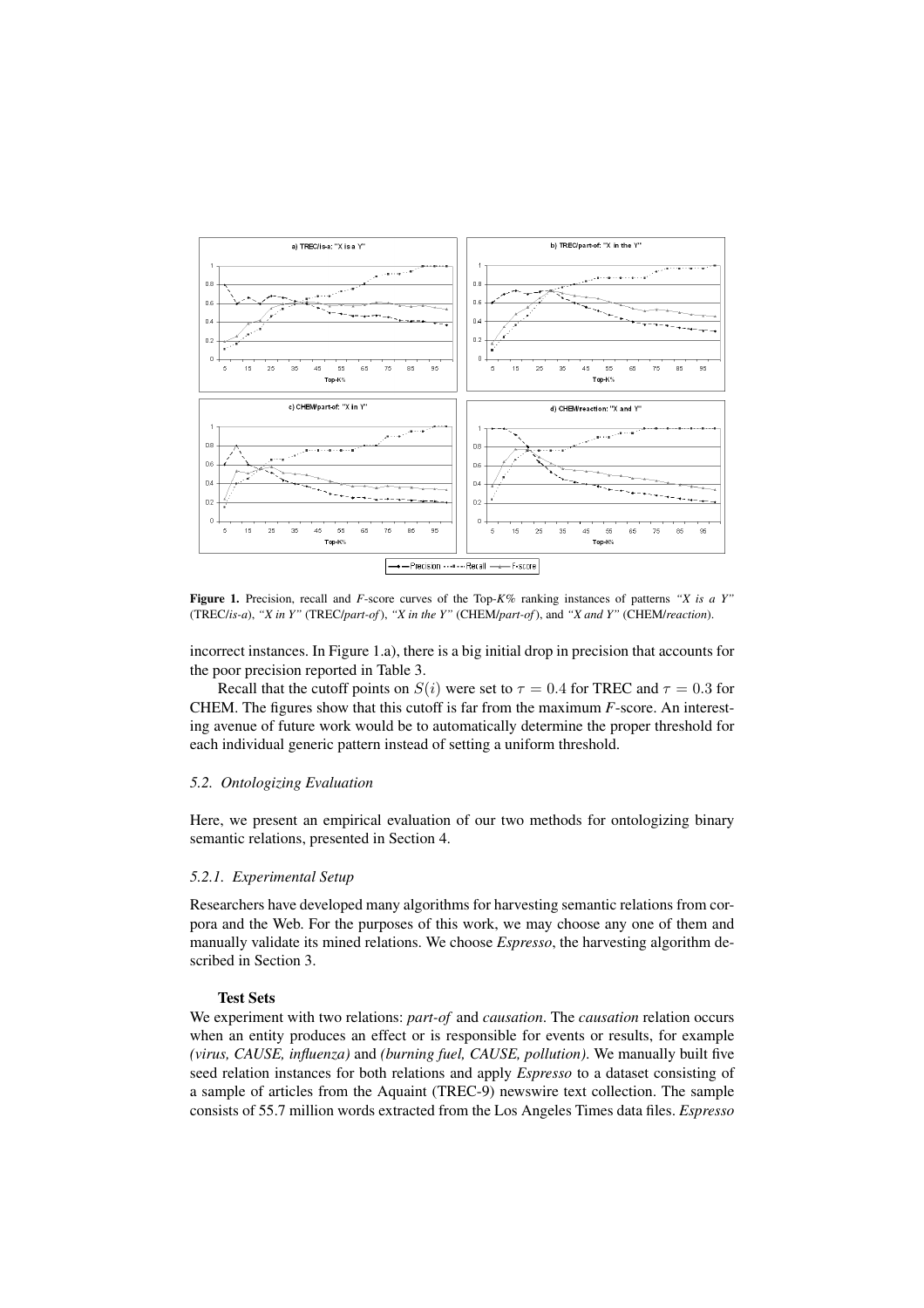extracted 1,468 *part-of* instances and 1,129 *causation* instances. We manually validated the output and randomly selected 200 correct relation instances of each relation for ontologizing into WordNet 2.0.

# Gold Standard

We manually built a gold standard of all correct attachments of the test sets in Word-Net. For each relation instance  $(x, r, y)$ , two human annotators selected from all sense pairings of x and y the correct attachment points in WordNet. For example, for *(synthetic material, PART-OF, filter)*, the judges selected the following attachment points: *(synthetic material#1, PART-OF, filter#1)* and *(synthetic material#1, PART-OF, filter#2)*. The kappa statistic [37] on the two relations together was  $K = 0.73$ .

# Systems

The following three systems are evaluated:

- BL: the baseline system that attaches each relation instance to the first (most common) Word-Net sense of both terms;
- AN: the anchor approach described in Section 4.1.
- CL: the clustering approach described in Section 4.2.

## *5.2.2. Precision, Recall and* F*-score*

For both the *part-of* and *causation* relations, we apply the three systems described above and compare their attachment performance using precision, recall, and *F*-score. Using the manually built gold standard, the precision of a system on a given relation instance is measured as the percentage of correct attachments and recall is measured as the percentage of correct attachments retrieved by the system. Overall system precision and recall are then computed by averaging the precision and recall of each relation instance.

Table 10 and Table 11 report the results on the *part-of* and *causation* relations. We experimentally set the CL generalization parameter  $\tau_2$  to 5 and the  $\tau_1$  parameter for AN to 0.02.

|     | <b>SYSTEM PRECISION RECALL F-SCORE</b> |       |       |     | <b>SYSTEM PRECISION RECALL F-SCORE</b> |                |       |
|-----|----------------------------------------|-------|-------|-----|----------------------------------------|----------------|-------|
| BL. | 54.0%                                  | 31.3% | 39.6% | BL. | $45.0\%$                               | 25.0%          | 32.1% |
| AN  | $40.7\%$                               | 47.3% | 43.8% | AN  | 41.7%                                  | $32.4\%$ 36.5% |       |
| CL. | 57.4%                                  | 49.6% | 53.2% | CL. | 40.0%                                  | 32.6% 35.9%    |       |

lation.

#### *5.2.3. Discussion*

For both relations, CL and AN outperform the baseline in overall *F*-score. For *part-of*, Table 10 shows that CL outperforms BL by 13.6% in *F*-score and AN by 9.4%. For causation, Table 11 shows that AN outperforms BL by 4.4% on *F*-score and CL by 0.6%.

The good results of the CL method on the *part-of* relation suggest that instances of this relation are particularly amenable to be clustered. The generality of the *part-of* relation in fact allows the creation of fairly natural clusters, corresponding to different sub-types of *part-of*, as those proposed by Winston et Al. [38]. The *causation* relation,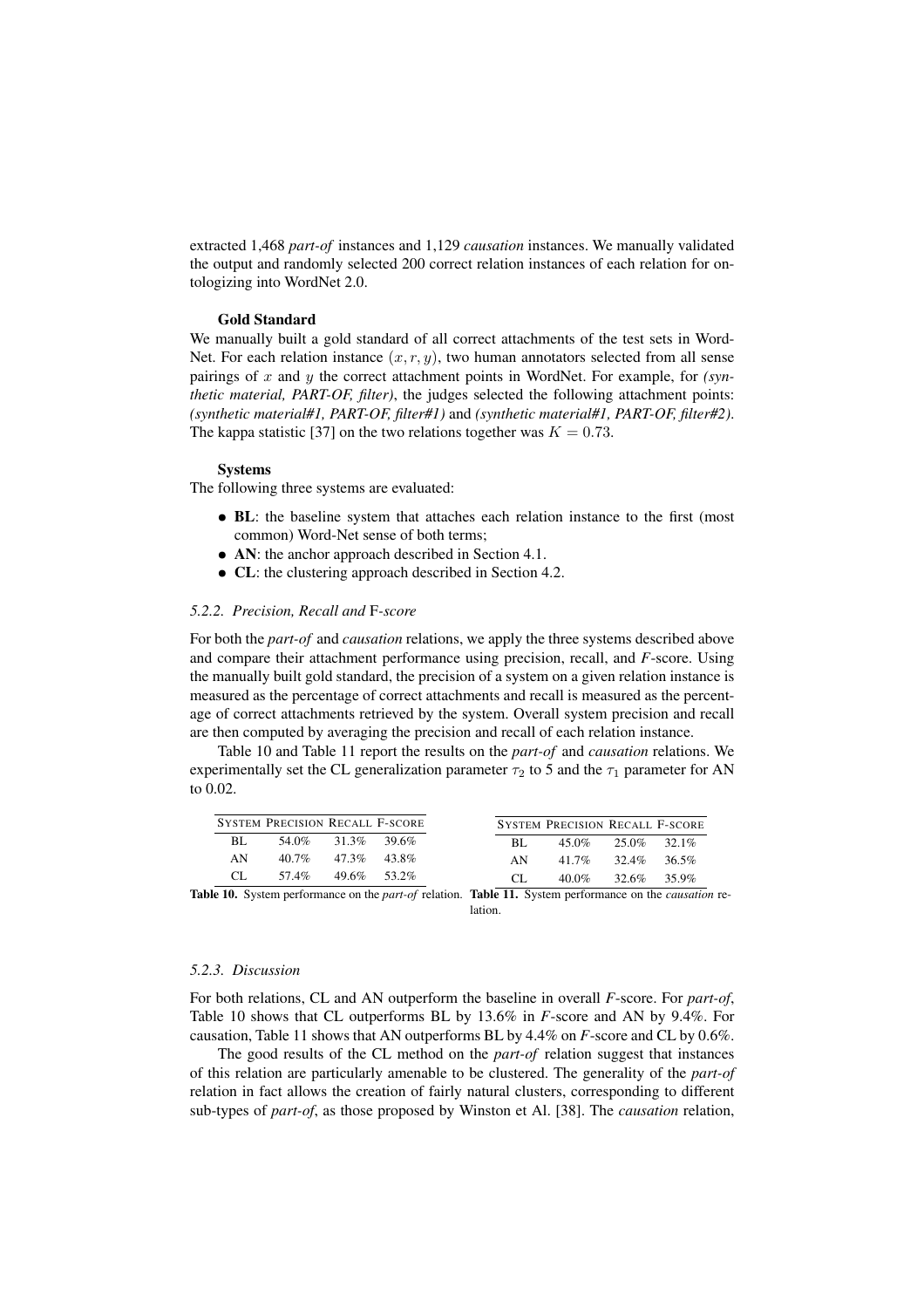however, being more difficult to define at a semantic level [39], is less easy to cluster and thus to disambiguate.

Both CL and AN have better recall than BL, but precision results vary with CL beating BL only on the *part-of* relation. Overall, the system performances suggest that ontologizing semantic relations into WordNet is in general not easy.

The better results of CL and AN with respect to BL suggest that the use of comparative semantic analysis among corpus instances is a good way to carry out disambiguation. Yet, the BL method shows surprisingly good results. This indicates that also a simple method based on word sense usage in language can be valuable. An interesting avenue of future work is to better combine these two different views in a single system.

The low recall results for CL are mostly attributed to the fact that in Phase 2 only the best scoring cluster is retained for each instance. This means that instances with multiple senses that do not have a common generalization are not captured. For example the *part-of* instance *(wings, PART-OF, chicken)* should cluster both in *[body\_part#1, PART-OF, animal#1]* and *[body\_part#1, PART-OF, food#2]*, but only the best scoring one is retained.

## *5.2.4. Conceptual Instances: Other Uses*

Our *clustering approach* from section 4.2 is enabled by learning conceptual instances relations between mid-level ontological concepts. Beyond the ontologizing task, conceptual instances may be useful for several other tasks. In this Section, we discuss some of these opportunities and present small qualitative evaluations.

Conceptual instances represent common semantic generalizations of a particular relation. For example, below are two possible conceptual instances for the *part-of* relation:

> *[person#1, PART-OF, organization#1] [act#1, PART-OF, plan#1]*

The first conceptual instance in the example subsumes all the *part-of* instances in which one or more persons are part of an organization, such as:

> *(president Brown, PART-OF, executive council) (representatives, PART-OF, organization) (students, PART-OF, orchestra) (players, PART-OF, Metro League)*

Below, we present three possible ways of exploiting these conceptual instances.

## Support to Relation Extraction Tools

Conceptual instances may be used to support relation extraction algorithms such as *Espresso*.

Most minimally supervised harvesting algorithm do not exploit *generic patterns*, i.e. those patterns with high recall but low precision, since they cannot separate correct and incorrect relation instances. For example, the pattern *"X of Y"* extracts many correct relation instances like *"wheel of the car"* but also many incorrect ones like *"house of representatives"*.

Girju et Al. [15] described a highly supervised algorithm for learning semantic constraints on *generic patterns*, leading to a very significant increase in system recall with-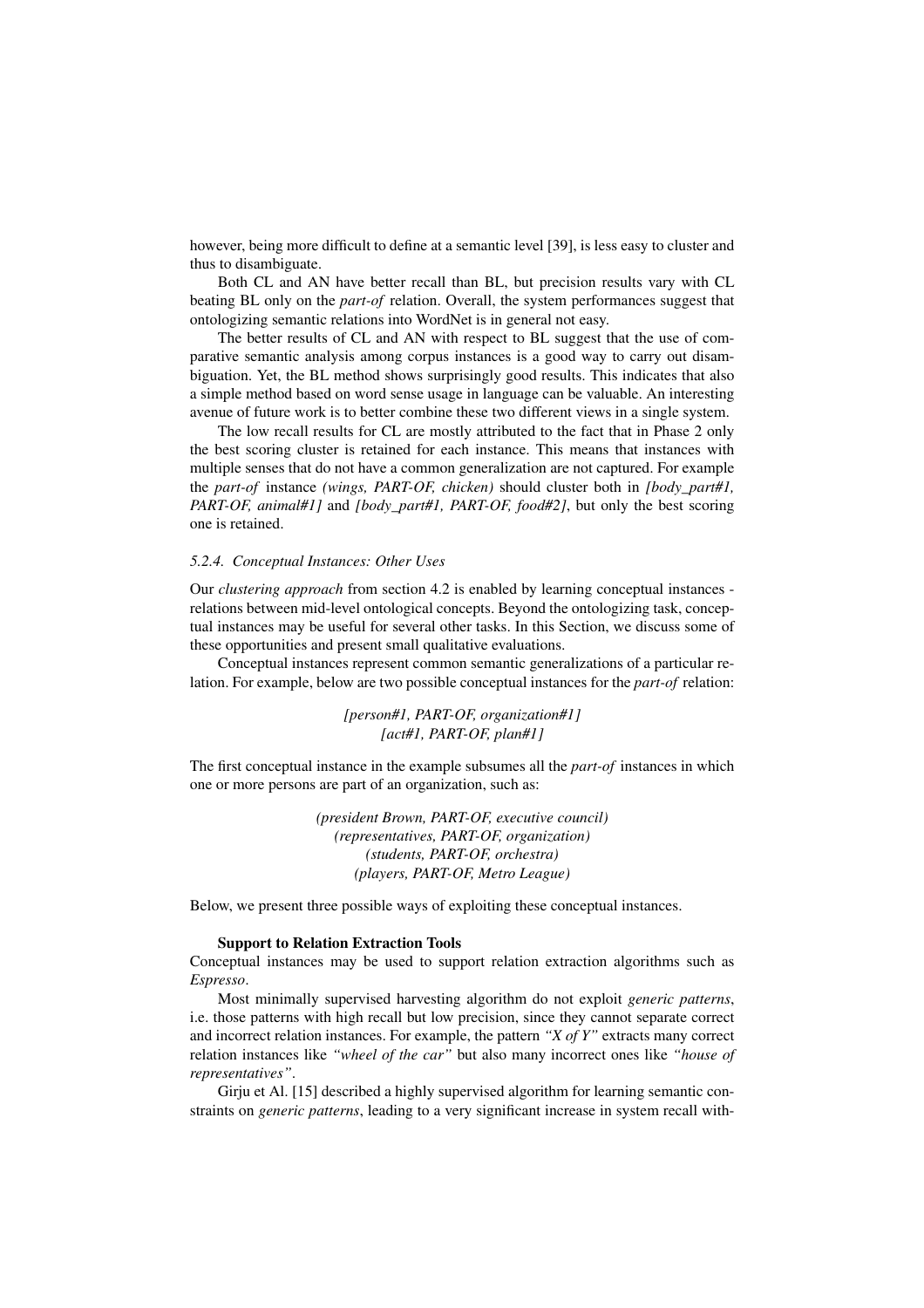| <b>CONCEPTUAL INSTANCES</b>                               | <b>SCORE</b> | # INSTANCES | <b>INSTANCES</b>                                             |  |  |
|-----------------------------------------------------------|--------------|-------------|--------------------------------------------------------------|--|--|
| [multitude#3, PART-OF, group#1]                           | 2.04         | 10          | (ordinary people, PART-OF, Democratic Revolutionary Party)   |  |  |
|                                                           |              |             | (unlicensed people, PART-OF, underground economy)            |  |  |
|                                                           |              |             | (young people, PART-OF, commission)                          |  |  |
|                                                           |              |             | (air mass, PART-OF, cold front)                              |  |  |
| [person#1, PART-OF, organization#1]                       | 1.71         | 43          | (foreign ministers, PART-OF, council)                        |  |  |
|                                                           |              |             | (students, PART-OF, orchestra)                               |  |  |
|                                                           |              |             | (socialists, PART-OF, Iraqi National Joint Action Committee) |  |  |
|                                                           |              |             | (players, PART-OF, Metro League)                             |  |  |
| [ $act#2$ , $PART-OF$ , $plan#1$ ]                        | 1.60         | 16          | (major concessions, PART-OF, new plan)                       |  |  |
|                                                           |              |             | (attacks, PART-OF, coordinated terrorist plan)               |  |  |
|                                                           |              |             | (visit, PART-OF, exchange program)                           |  |  |
|                                                           |              |             | (survey, PART-OF, project)                                   |  |  |
| [communication#2, PART-OF, book#1]                        | 1.14         | 10          | (hints, PART-OF, booklet)                                    |  |  |
|                                                           |              |             | (soup recipes, PART-OF, book)                                |  |  |
|                                                           |              |             | (information, PART-OF, instruction manual)                   |  |  |
|                                                           |              |             | (extensive expert analysis, PART-OF, book)                   |  |  |
| [compound#2, PART-OF, waste#1]                            | 0.57         | 3           | (salts, PART-OF, powdery white waste)                        |  |  |
|                                                           |              |             | (lime, PART-OF, powdery white waste)                         |  |  |
|                                                           |              |             | (resin, PART-OF, waste)                                      |  |  |
| <b>Table 12.</b> Sample of the highest scoring conceptual |              |             |                                                              |  |  |

instances learned for the *part-of* relation. For each conceptual instance, we report  $score(c)$ , the number of instances, and some example instances.

| <b>CONCEPTUAL INSTANCES</b>    | <b>SCORE</b> | # INSTANCES    | <b>INSTANCES</b>                             |
|--------------------------------|--------------|----------------|----------------------------------------------|
| [change#3, CAUSE, state#4]     | 1.49         | 17             | (separation, CAUSE, anxiety)                 |
|                                |              |                | (demotion, CAUSE, roster vacancy)            |
|                                |              |                | (budget cuts, CAUSE, enrollment declines)    |
|                                |              |                | (reduced flow, CAUSE, vacuum)                |
| [act#2, CAUSE, state#3]        | 0.81         | 20             | (oil drilling, CAUSE, air pollution)         |
|                                |              |                | (workplace exposure, CAUSE, genetic injury)  |
|                                |              |                | (industrial emissions, CAUSE, air pollution) |
|                                |              |                | (long recovery, CAUSE, great stress)         |
| [person#1, CAUSE, act#2]       | 0.64         | 12             | (homeowners, CAUSE, water waste)             |
|                                |              |                | (needlelike puncture, CAUSE, physician)      |
|                                |              |                | (group member, CAUSE, controversy)           |
|                                |              |                | (children, CAUSE, property damage)           |
| [organism#1, CAUSE, disease#1] | 0.03         | $\overline{4}$ | (parasites, CAUSE, pneumonia)                |
|                                |              |                | (virus, CAUSE, influenza)                    |
|                                |              |                | (chemical agents, CAUSE, pneumonia)          |
|                                |              |                | (genetic mutation, CAUSE, Dwarfism)          |

Table 13. Sample of the highest scoring conceptual instances learned for the *causation* relation. For each conceptual instance, we report  $score(c)$ , the number of instances, and some example instances.

out deteriorating precision. Conceptual instances can be used to automatically learn such semantic constraints by acting as a filter for generic patterns, retaining only those instances that are subsumed by high scoring conceptual instances. Effectively, conceptual instances are used as *selectional restrictions* for the relation. For example, our system discards the following incorrect instances:

> *(week, CAUSE, coalition) (demeanor, CAUSE, vacuum)*

as they are both part of the very low scoring conceptual instance *[abstraction#6, CAUSE, state#1]*.

# Ontology Learning from Text

Each conceptual instance can be viewed as a formal specification of the relation at hand.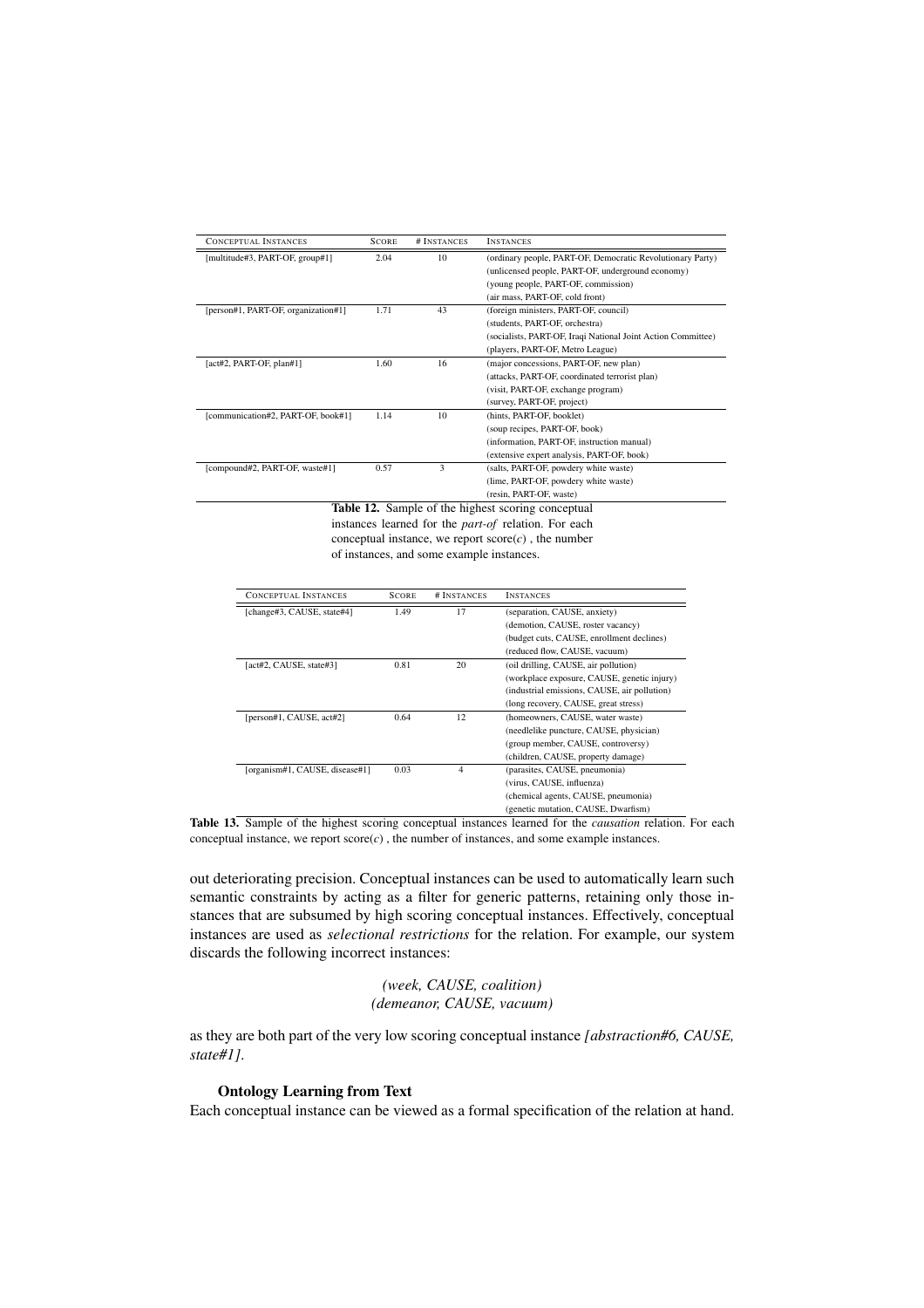For example, Winston et Al. [38] manually identified six sub-types of the *part-of* relation: *member-collection*, *component-integral object*, *portion-mass*, *stuff-object*, *featureactivity* and *place-area*. Such classifications are useful in applications and tasks where a semantically rich organization of knowledge is required. Conceptual instances can be viewed as an automatic derivation of such a classification based on corpus usage. Moreover, conceptual instances can be used to improve the ontology learning process itself. For example, our *clustering approach* can be seen as an *inductive* step producing conceptual instances that are then used in a *deductive* step to learn new instances. An algorithm could iterate between the induction/deduction cycle until no new relation instances and conceptual instances can be inferred.

#### Word Sense Disambiguation

Word Sense Disambiguation (WSD) systems can exploit the selectional restrictions identified by conceptual instances to disambiguate ambiguous terms occurring in particular contexts. For example, given the sentence:

## *"the board is composed by members of different countries"*

and a harvesting algorithm that extracts the *part-of* relation *(members, PART-OF, board)*, the system could infer the correct senses for board and members by looking at their closest conceptual instance. In our system, we would infer the attachment *(member#1, PART-OF, board#1)* since it is part of the highest scoring conceptual instance *[person#1, PART-OF, organization#1]*.

## Qualitative Evaluation

Table 12 and Table 13 list samples of the highest ranking conceptual instances obtained by our system for the *part-of* and *causation* relations. Below we provide a small evaluation to verify:

- the *correctness* of the conceptual instances. Incorrect conceptual instances such as *[attribute#2, CAUSE, state#4]*, discovered by our system, can impede WSD and extraction tools where precise selectional restrictions are needed; and
- the *accuracy* of the conceptual instances. Sometimes, an instance is incorrectly attached to a correct conceptual instance. For example, the instance *(air mass, PART-OF, cold front)* is incorrectly clustered in *[group#1, PART-OF, multitude#3]* since mass and front both have a sense that is descendant of *group#1* and *multitude#3*. However, these are not the correct senses of *mass* and *front* for which the *part-of* relation holds.

For evaluating *correctness*, we manually verify how many correct conceptual instances are produced by Phase 2 of the clustering approach described in Section 4.2. The claim is that a *correct* conceptual instance is one for which the relation holds for all possible subsumed senses. For example, the conceptual instance *[group#1, PART-OF, multitude#3]* is correct, as the relation holds for every semantic subsumption of the two senses. An example of an incorrect conceptual instance is *[state#4, CAUSE, abstraction#6]* since it subsumes the incorrect instance *(audience, CAUSE, new context)*. A manual evaluation of the highest scoring 200 conceptual instances, generated on our test sets described in Section 5.2.1, showed 82% correctness for the *part-of* relation and 86% for *causation*.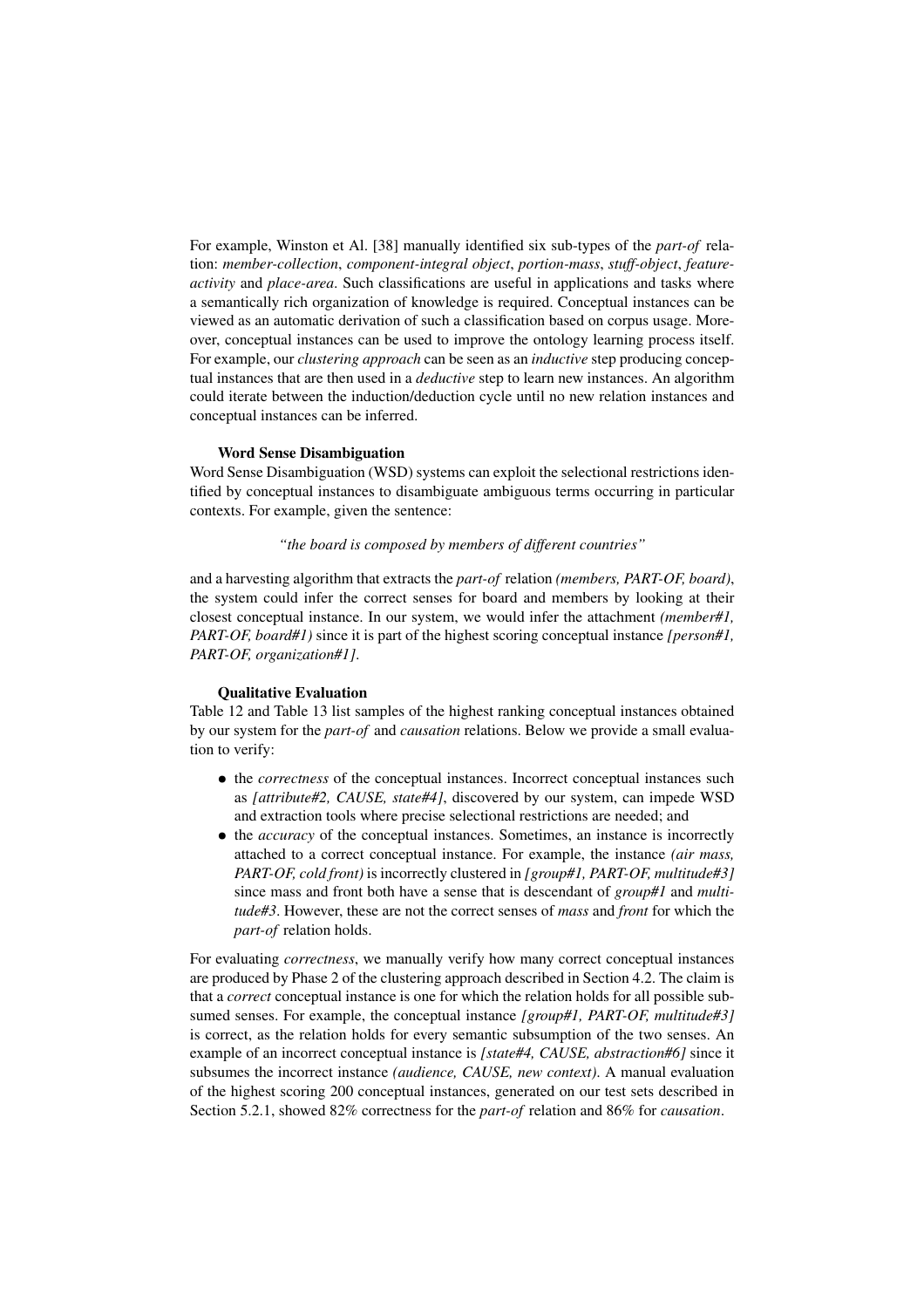For estimating the overall clustering *accuracy*, we evaluated the number of correctly clustered instances in each conceptual instance. For example, the instance *(business people, PART-OF, committee)* is correctly clustered in *[multitude#3, PART-OF, group#1]* and the instance *(law, PART-OF, constitutional pitfalls)* is incorrectly clustered in *[group#1, PART-OF, artifact#1]*. We estimated the overall accuracy by manually judging the instances attached to 10 randomly sampled conceptual instances. The accuracy for *part-of* is 84% and for causation it is 76.6%.

## 6. Conclusions

In this chapter, we presented algorithms for both extracting semantic relations from textual resources and for linking, or *ontologizing*, them into a semantic repository. We proposed a weakly-supervised, general-purpose, and accurate algorithm, called *Espresso*, for harvesting binary semantic relations from raw text. The main contributions are: i) a method for exploiting generic patterns by filtering incorrect instances using the Web; and ii) a principled measure of pattern and instance reliability enabling the filtering algorithm. We have empirically compared *Espresso*'s precision and recall with other systems on both a small domain-specific textbook and on a larger corpus of general news, and have extracted several standard and specific semantic relations: *is-a*, *part-of*, *succession*, *reaction*, and *production*. *Espresso* achieves higher and more balanced performance than other state of the art systems. By exploiting generic patterns, system recall substantially increases with little effect on precision.

We then proposed two algorithms for automatically ontologizing binary semantic relations into WordNet: an *anchoring approach* and a *clustering approach*. Experiments on the *part-of* and *causation* relations showed promising results. Both algorithms outperformed the baseline on *F*-score. Our best results were on the *part-of* relation where the clustering approach achieved 13.6% higher *F*-score than the baseline. The induction of conceptual instances has opened the way for many avenues of future work. We intend to pursue the ideas presented in Section 5.2.4 for using conceptual instances to: i) support knowledge acquisition tools by learning semantic constraints on extracting patterns; ii) support ontology learning from text; and iii) improve word sense disambiguation through selectional restrictions. Also, we will try different similarity score functions for both the clustering and the anchoring approaches, as those surveyed in Corley and Mihalcea [40].

The algorithms described in this chapter may be applied to ontologize many lexical resources of semantic relations, no matter the harvesting algorithm used to mine them. In doing so, we have the potential to quickly enrich our ontologies, like WordNet, thus reducing the knowledge acquisition bottleneck. It is our hope that we will be able to leverage these enriched resources, albeit with some noisy additions, to improve performance on knowledge rich problems such as question answering and information extraction.

# References

[1] M. Pasca and S. Harabagiu. The informative role of wordnet in open-domain question answering. In *Proceedings of the NAACL-2001 Workshop on WordNet and Other Lexical Resources: Applications, Extensions and Customizations*, pages 138–143, Pittsburgh, PA, 2001.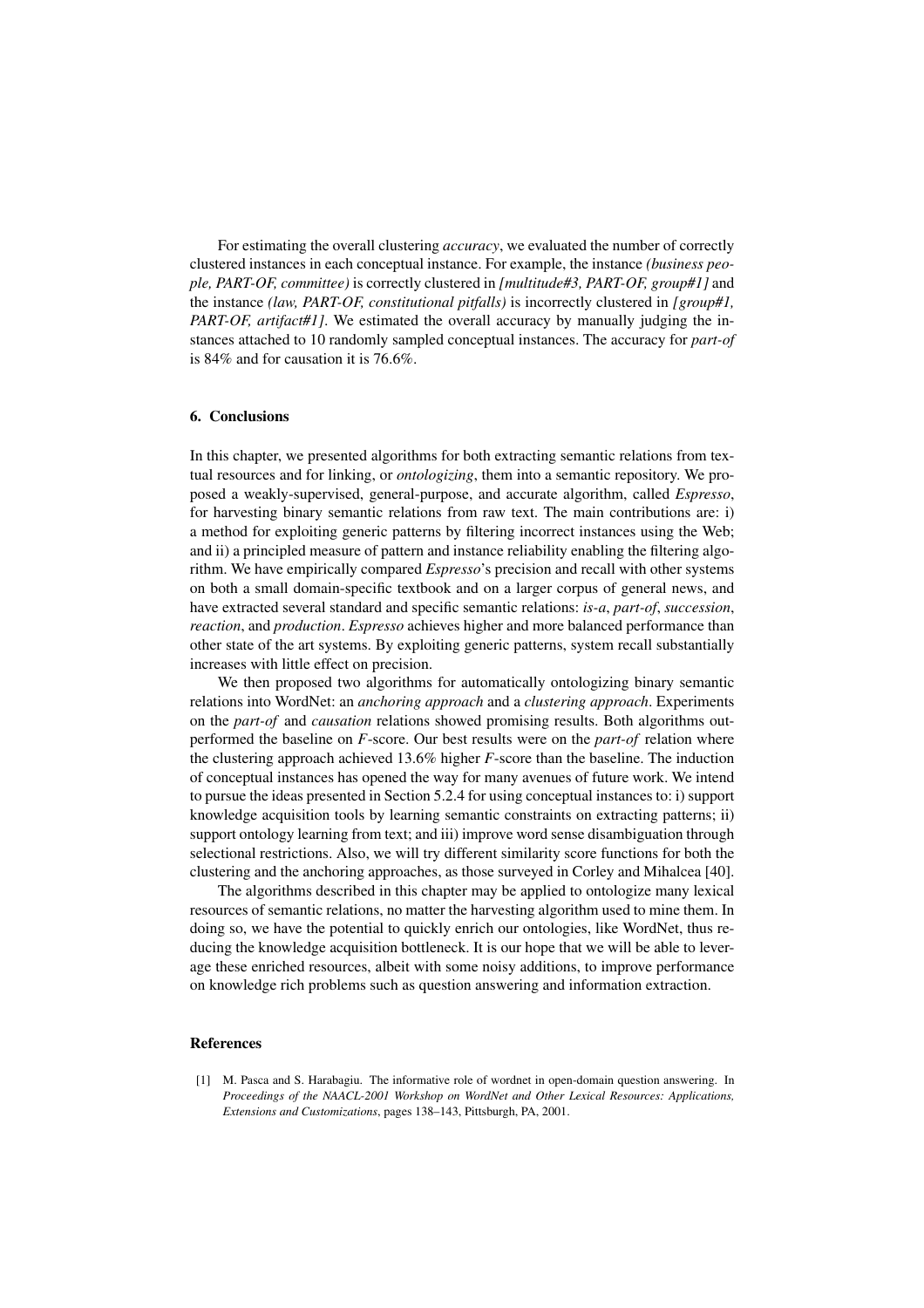- [2] M. Geffet and I. Dagan. The distributional inclusion hypotheses and lexical entailment. In *Proceedings of the 43rd Annual Meeting of the Association for Computational Linguistics (ACL-2005)*, Ann Arbor, MI<sub>2005</sub>
- [3] K. Mahesh. Ontology development for machine translation: Ideology and methodology. Rl report mccs-96-292, New Mexico State University, 1996.
- [4] Mahesh K. O'Hara, T and S. Nirenburg. Lexical acquisition with wordnet and the mikrokosmos ontology. In *Proceedings of the COLING/ACL Workshop on Usage of WordNet in Natural Language Processing Systems*, Montreal, Canada, 1998.
- [5] Guarino N. Gangemi, A., C. Masolo, A. Oltramari, and L. Schneider. Sweetening ontologies with dolce. In *Proceedings of Knowledge Engineering and Knowledge Management. Ontologies and the Semantic Web, 13th International Conference, EKAW 2002*, pages 166–181, Siguenza, Spain, 2002.
- [6] I. Niles and A. Pease. Towards a standard upper ontology. In *Proceedings of the 2nd International Conference on Formal Ontology in Information Systems (FOIS-2001)*, pages 2–9, Ogunquit, Maine, 2001.
- [7] C. Baker, C. Fillmore, and J. Lowe. The berkeley framenet project. In *Proceedings of the Joint Conference of the International Committee on Computational Linguistics and the Association for Computational Linguistics (COLING/ACL-98)*, pages 86–90, Montreal, Canada, 1998.
- [8] C. Fellbaum. *WordNet: An Electronic Lexical Database*. MIT Press, 1998.
- [9] O. Etzioni, M.J. Cafarella, D. Downey, A.-M. Popescu, T. Shaked, S. Soderland, D.S. Weld, and A. Yates. Unsupervised named-entity extraction from the web: An experimental study. *Artificial Intelligence*, (165(1)):91–134, 2005.
- [10] E. Riloff and J. Shepherd. A corpus-based approach for building semantic lexicons. In *Proceedings of 2nd Conference on Empirical Methods in Natural Language Processing (EMNLP-2007))*, pages 117– 124, Somerset, NJ, 1997.
- [11] D. Lin and P. Pantel. Concept discovery from text. In *Proceedings of the 20th International Conference on Computational Linguistics (COLING-02)*, pages 577–583, Taipei, Taiwan, 2002.
- [12] D. Hindle. Noun classification from predicate-argument structures. In *Proceedings of the 28rd Annual Meeting of the Association for Computational Linguistics (ACL-1990)*, pages 268–275, Pittsburgh, PA, 1990.
- [13] H.; Dagan I.; Szpektor, I.; Tanev and B. Coppola. Scaling web-based acquisition of entailment relations. In *Proceedings of the 2004 Conference on Empirical Methods in Natural Language Processing*, pages 41–48, Barcelona, Spain, 2004.
- [14] D. Ravichandran and E.H. Hovy. Learning surface text patterns for a question answering system. In *Proceedings of the 40th Annual Meeting of the Association for Computational Linguistics (ACL-2002)*, pages 41–47, Philadelphia, PA, 2002.
- [15] R. Girju, A. Badulescu, and D. Moldovan. Automatic discovery of part-whole relations. *Computational Linguistics*, (32(1)):83–135, 2006.
- [16] J. Bos. Invited talk. In *2nd Workshop on Ontology Learning and Population: Bridging the Gap between Text and Knowledge*, Sydney, Australia, 2006. Association for Computational Linguistics.
- [17] M. Hearst. Automatic acquisition of hyponyms from large text corpora. In *Proceedings of the 14th International Conference on Computational Linguistics (COLING-92)*, pages 539–545, Nantes, France, 1992.
- [18] P. Pantel and D. Ravichandran. Automatically labeling semantic classes. In *Proceedings of Human Language Technology conference / North American chapter of the Association for Computational Linguistics annual meeting (HLT/NAACL-04)*, pages 321–328, Boston, MA, 2004.
- [19] P. Pantel. Inducing ontological co-occurrence vectors. In *Proceedings of the 43rd Annual Meeting of the Association for Computational Linguistics (ACL-2005)*, pages 125–132, Ann Arbor, MI, 2005.
- [20] M. Berland and E. Charniak. Finding parts in very large corpora. In *Proceedings of the 27th Annual Meeting of the Association for Computational Linguistics (ACL-1999)*, pages 57–64, College Park, MD, 1999.
- [21] P. Pantel, D. Ravichandran, and E.H. Hovy. Towards terascale knowledge acquisition. In *Proceedings of the 21st International Conference on Computational Linguistics (COLING-04)*, pages 771–777, Geneva, Switzerland, 2004.
- [22] G. S. Mann. Fine-grained proper noun ontologies for question answering. In *Proceedings of SemaNet' 02: Building and Using Semantic Networks*, pages 1–7, Taipei, Taiwan, 2002.
- [23] D. Downey, O. Etzioni, and S. Soderland. A probabilistic model of redundancy in information extraction.